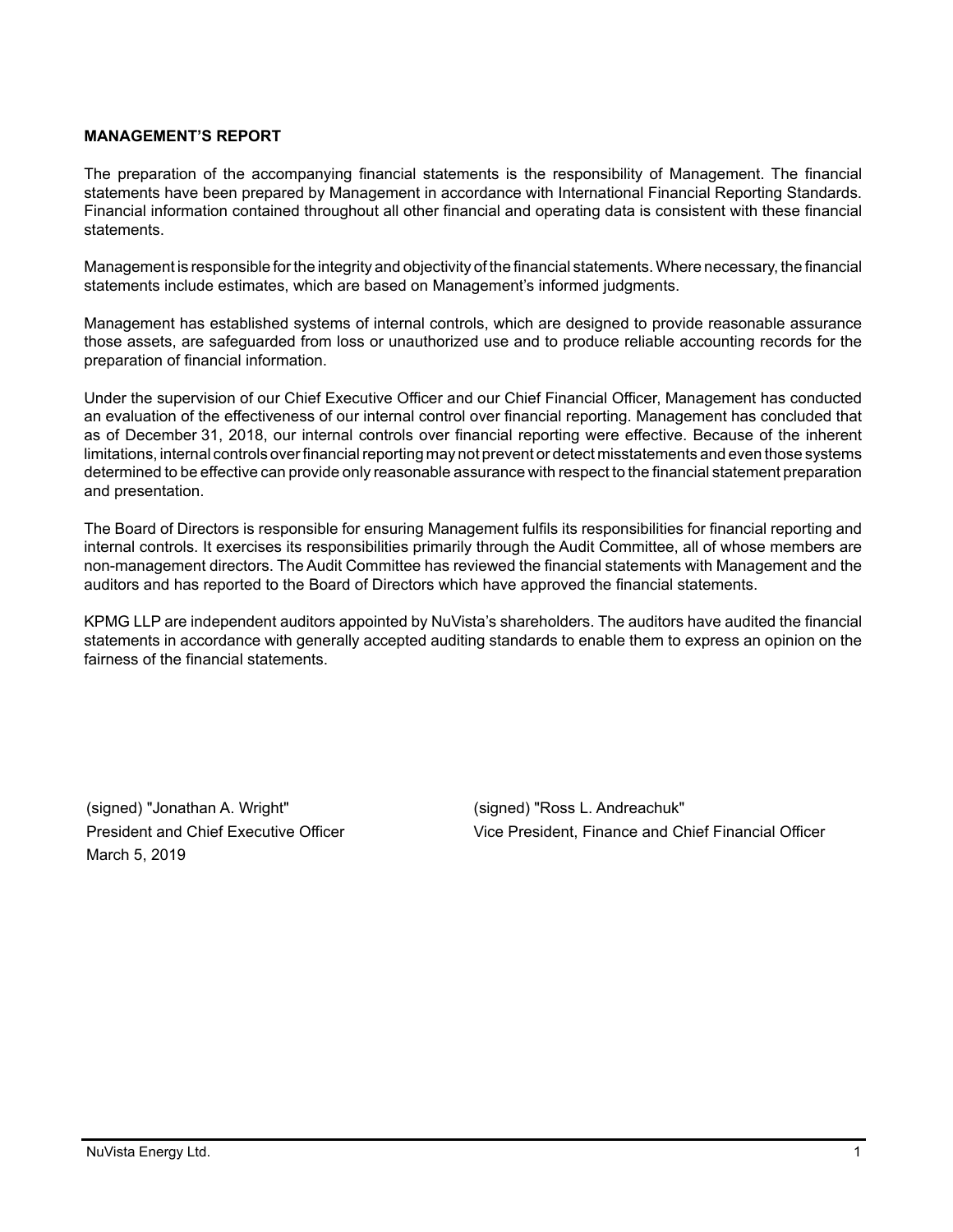### **INDEPENDENT AUDITORS' REPORT**

To the Shareholders of NuVista Energy Ltd.

### *Opinion*

We have audited the financial statements of NuVista Energy Ltd. (the "Company"), which comprise:

- the statements of financial position as at December 31, 2018 and December 31, 2017
- the statements of earnings and comprehensive income for the years then ended
- the statements of changes in shareholders' equity for the years then ended
- the statements of cash flows for the years then ended
- and notes to the financial statements, including a summary of significant accounting policies

(Hereinafter referred to as the "financial statements").

In our opinion, the accompanying financial statements present fairly, in all material respects, the financial position of the Company as at December 31, 2018 and December 31, 2017, and its financial performance and its cash flows for the years then ended in accordance with International Financial Reporting Standards ("IFRS").

### *Basis for Opinion*

We conducted our audit in accordance with Canadian generally accepted auditing standards. Our responsibilities under those standards are further described in the "*Auditors' Responsibilities for the Audit of the Financial Statements*" section of our auditors' report.

We are independent of the Company in accordance with the ethical requirements that are relevant to our audit of the financial statements in Canada and we have fulfilled our other ethical responsibilities in accordance with these requirements.

We believe that the audit evidence we have obtained is sufficient and appropriate to provide a basis for our opinion.

### *Other Information*

Management is responsible for the other information. Other information comprises:

• the information included in Management's Discussion and Analysis filed with the relevant Canadian Securities Commissions.

Our opinion on the financial statements does not cover the other information and we do not and will not express any form of assurance conclusion thereon.

In connection with our audit of the financial statements, our responsibility is to read the other information identified above and, in doing so, consider whether the other information is materially inconsistent with the financial statements or our knowledge obtained in the audit and remain alert for indications that the other information appears to be materially misstated.

We obtained the information included in Management's Discussion and Analysis filed with the relevant Canadian Securities Commissions as at the date of this auditors' report. If, based on the work we have performed on this other information, we conclude that there is a material misstatement of this other information, we are required to report that fact in the auditors' report.

We have nothing to report in this regard.

#### *Responsibilities of Management and Those Charged with Governance for the Financial Statements*

Management is responsible for the preparation and fair presentation of the financial statements in accordance with IFRS, and for such internal control as management determines is necessary to enable the preparation of financial statements that are free from material misstatement, whether due to fraud or error.

In preparing the financial statements, management is responsible for assessing the Company's ability to continue as a going concern, disclosing as applicable, matters related to going concern and using the going concern basis of accounting unless management either intends to liquidate the Company or to cease operations, or has no realistic alternative but to do so.

Those charged with governance are responsible for overseeing the Company's financial reporting process.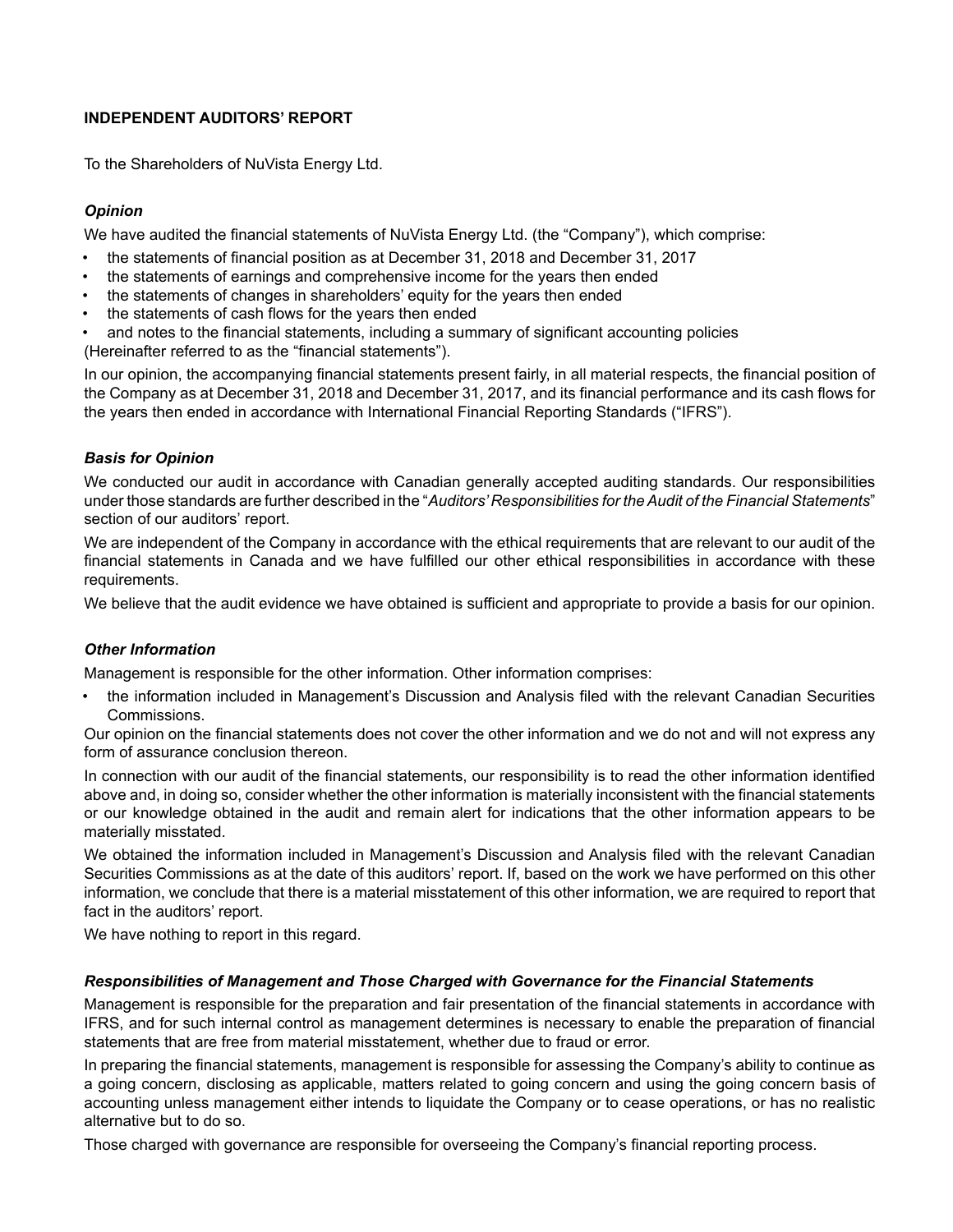### *Auditors' Responsibilities for the Audit of the Financial Statements*

Our objectives are to obtain reasonable assurance about whether the financial statements as a whole are free from material misstatement, whether due to fraud or error, and to issue an auditors' report that includes our opinion.

Reasonable assurance is a high level of assurance, but is not a guarantee that an audit conducted in accordance with Canadian generally accepted auditing standards will always detect a material misstatement when it exists.

Misstatements can arise from fraud or error and are considered material if, individually or in the aggregate, they could reasonably be expected to influence the economic decisions of users taken on the basis of the financial statements.

As part of an audit in accordance with Canadian generally accepted auditing standards, we exercise professional judgment and maintain professional skepticism throughout the audit.

We also:

• Identify and assess the risks of material misstatement of the financial statements, whether due to fraud or error, design and perform audit procedures responsive to those risks, and obtain audit evidence that is sufficient and appropriate to provide a basis for our opinion.

The risk of not detecting a material misstatement resulting from fraud is higher than for one resulting from error, as fraud may involve collusion, forgery, intentional omissions, misrepresentations, or the override of internal control.

- Obtain an understanding of internal control relevant to the audit in order to design audit procedures that are appropriate in the circumstances, but not for the purpose of expressing an opinion on the effectiveness of the Company's internal control.
- Evaluate the appropriateness of accounting policies used and the reasonableness of accounting estimates and related disclosures made by management.
- Conclude on the appropriateness of management's use of the going concern basis of accounting and, based on the audit evidence obtained, whether a material uncertainty exists related to events or conditions that may cast significant doubt on the Company's ability to continue as a going concern. If we conclude that a material uncertainty exists, we are required to draw attention in our auditors' report to the related disclosures in the financial statements or, if such disclosures are inadequate, to modify our opinion. Our conclusions are based on the audit evidence obtained up to the date of our auditors' report. However, future events or conditions may cause the Company to cease to continue as a going concern.
- Evaluate the overall presentation, structure and content of the financial statements, including the disclosures, and whether the financial statements represents the underlying transactions and events in a manner that achieves fair presentation.
- Communicate with those charged with governance regarding, among other matters, the planned scope and timing of the audit and significant audit findings, including any significant deficiencies in internal control that we identify during our audit.
- Provide those charged with governance with a statement that we have complied with relevant ethical requirements regarding independence, and communicate with them all relationships and other matters that may reasonably be thought to bear on our independence, and where applicable, related safeguards.

The engagement partner on the audit resulting in this auditors' report is Brad William Robertson.

(signed) "KPMG LLP" Chartered Professional Accountants Calgary, Canada March 5, 2019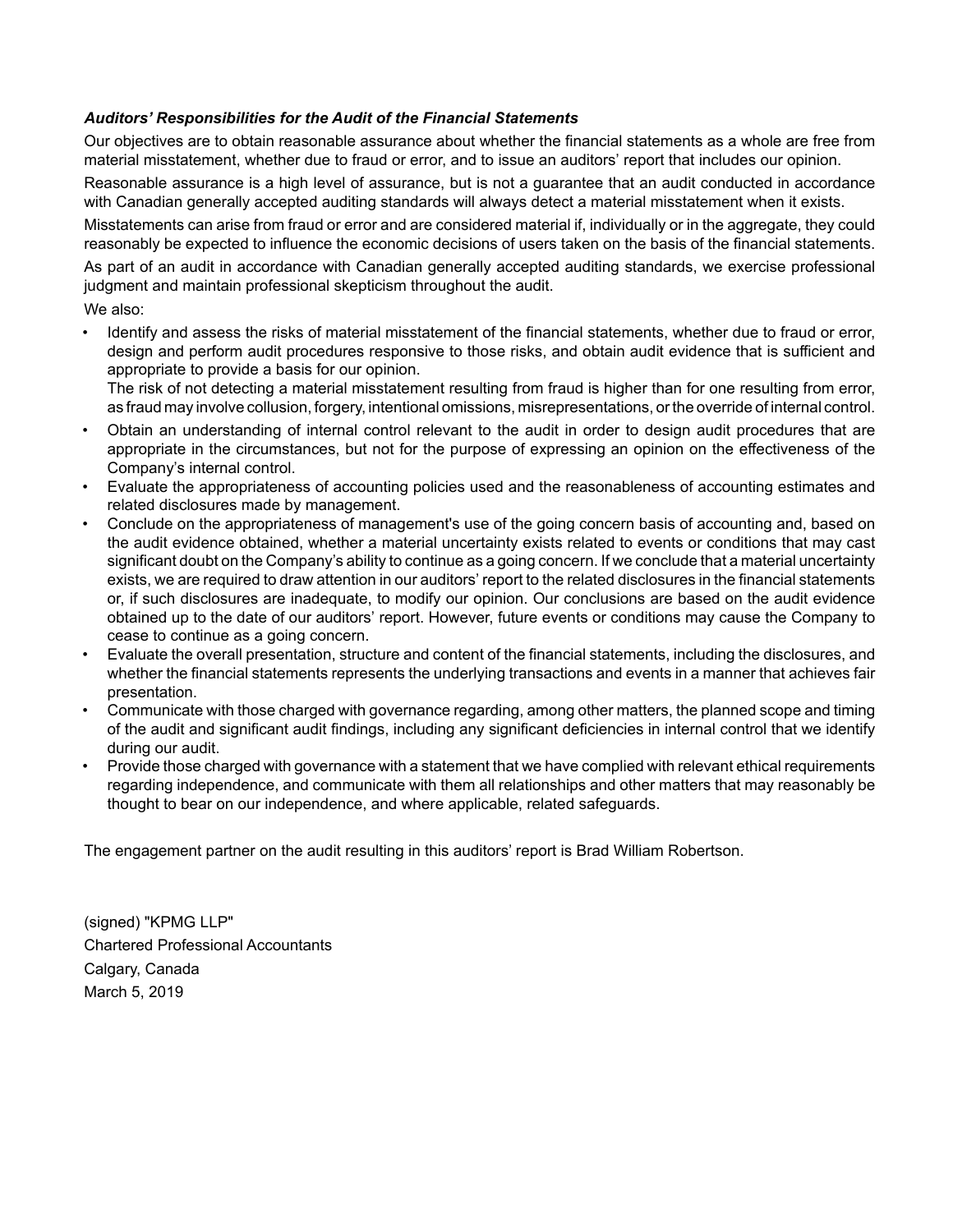### **Statement of Financial Position**

| (\$Cdn thousands)                                         |                    |            |
|-----------------------------------------------------------|--------------------|------------|
| As at December 31,                                        | 2018               | 2017       |
| <b>Assets</b>                                             |                    |            |
| <b>Current assets</b>                                     |                    |            |
| Cash and cash equivalents                                 | \$<br>\$           |            |
| Accounts receivable and prepaid expenses                  | 53,334             | 47,941     |
| Financial derivative assets (note 18)                     | 40,486             |            |
|                                                           | 93,820             | 47,941     |
| Financial derivative assets (note 18)                     | 76,763             | 28,387     |
| Exploration and evaluation assets (notes 6 & 7)           | 30,165             | 64,298     |
| Property, plant and equipment (notes 6 & 8)               | 1,980,126          | 1,027,116  |
| Deferred tax asset (note 12)                              |                    | 18,677     |
| Total assets                                              | \$<br>2,180,874 \$ | 1,186,419  |
| <b>Liabilities</b><br><b>Current liabilities</b>          |                    |            |
| Accounts payable and accrued liabilities                  | \$<br>90,074 \$    | 50,725     |
| Current portion of asset retirement obligations (note 11) | 12,500             | 14,250     |
| Financial derivative liability (note 18)                  |                    | 4,533      |
|                                                           | 102,574            | 69,508     |
| Long-term debt (note 9)                                   | 257,395            | 125,725    |
| Senior unsecured notes (note 10)                          | 215,892            | 67,680     |
| Other liabilities (note 17)                               | 1,381              | 1,747      |
| Asset retirement obligations (notes 6 & 11)               | 90,203             | 58,180     |
| Deferred tax liability (note 12)                          | 108,412            |            |
|                                                           | 775,857            | 322,840    |
| Shareholders' equity                                      |                    |            |
| Share capital (note 13)                                   | 1,216,067          | 1,276,426  |
| Contributed surplus                                       | 52,705             | 49,545     |
| Retained earnings (deficit) (note 13)                     | 136,245            | (462, 392) |
|                                                           | 1,405,017          | 863,579    |
| Total liabilities and shareholders' equity                | \$<br>2,180,874 \$ | 1,186,419  |

Subsequent events (note 18) Commitments (note 21)

See accompanying notes to the financial statements.

Approved on behalf of the Board:

Director Director

(signed) "Deborah S. Stein" (signed) "Pentti O. Karkkainen"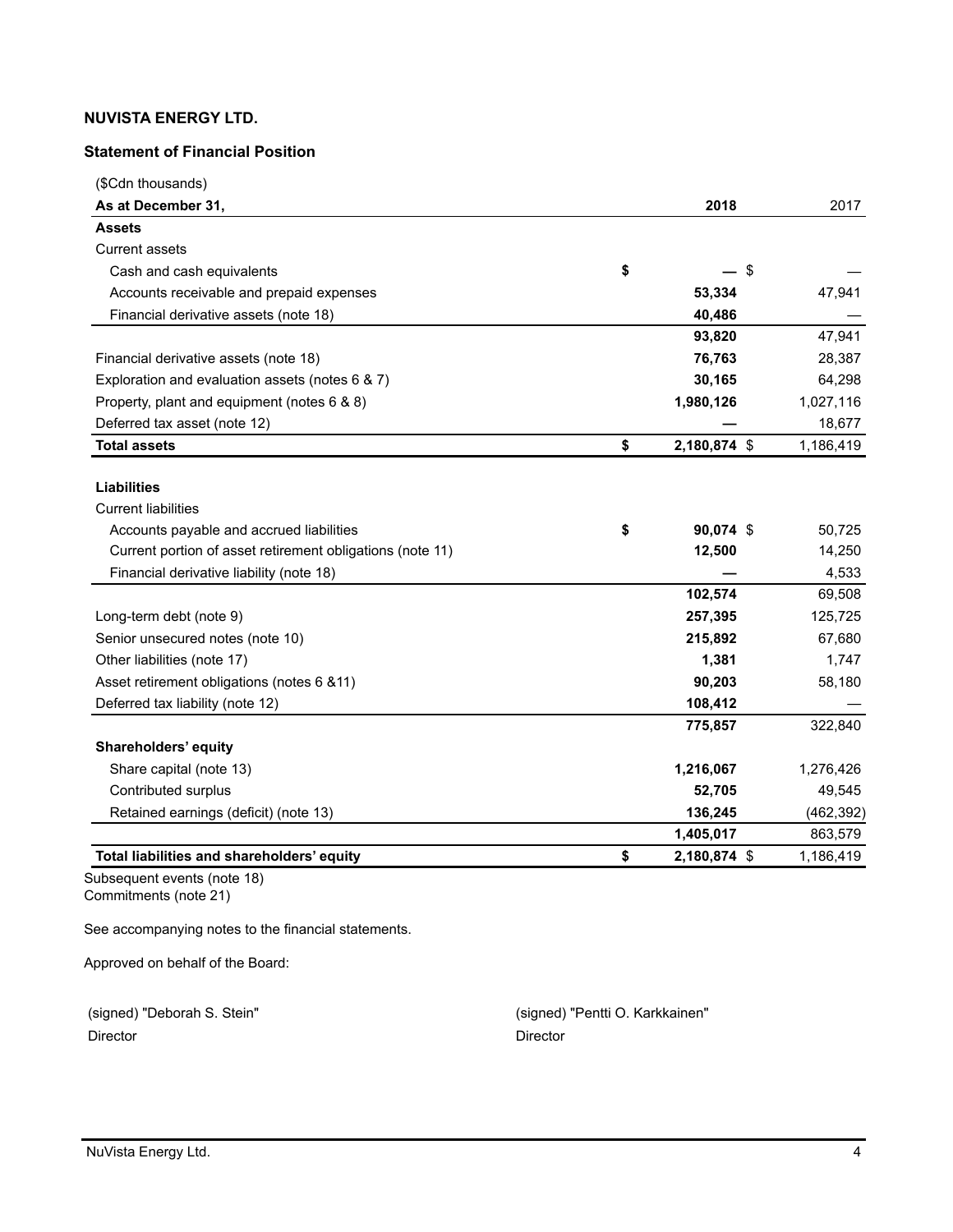## **Statement of Earnings and Comprehensive Income**

(\$Cdn thousands, except per share amounts)

| Year ended December 31,                                                                      |    | 2018          | 2017      |
|----------------------------------------------------------------------------------------------|----|---------------|-----------|
| <b>Revenues</b>                                                                              |    |               |           |
| Petroleum and natural gas (note 15)                                                          | S  | 555,849 \$    | 377,746   |
| Royalties                                                                                    |    | (16, 273)     | (12, 149) |
| Net revenue from petroleum and natural gas sales                                             |    | 539,576       | 365,597   |
| <b>Financial derivative contracts</b>                                                        |    |               |           |
| Realized gain (loss) on financial derivatives (note 18)                                      |    | (38, 335)     | 5,064     |
| Unrealized gain on financial derivatives                                                     |    | 93,395        | 31,624    |
| Net revenue from petroleum and natural gas sales and gains (losses) on financial derivatives |    | 594,636       | 402,285   |
|                                                                                              |    |               |           |
| <b>Expenses</b>                                                                              |    |               |           |
| Transportation                                                                               |    | 45,099        | 28,951    |
| Operating                                                                                    |    | 143,603       | 111,465   |
| General and administrative                                                                   |    | 17,540        | 17,377    |
| Share-based compensation (note 17)                                                           |    | 5,042         | 5,969     |
| Transaction costs (note 6)                                                                   |    | 2,624         |           |
| Depletion, depreciation, amortization and impairment (note 8)                                |    | 156,080       | 137,015   |
| Exploration and evaluation (note 7)                                                          |    | 2,710         | 6,932     |
| Loss on property dispositions                                                                |    | 146           | 6,808     |
| Environmental remediation recovery (note 5)                                                  |    |               | (2,550)   |
| Financing costs (note 19)                                                                    |    | 30,069        | 13,324    |
|                                                                                              |    | 402,913       | 325,291   |
| <b>Earnings before taxes</b>                                                                 |    | 191,723       | 76,994    |
| Deferred income tax expense (benefit) (note 12)                                              |    | 55,478        | (17, 374) |
| Net earnings and comprehensive income                                                        |    | $$136,245$ \$ | 94,368    |
|                                                                                              |    |               |           |
| Net earnings per share (note 14)                                                             |    |               |           |
| Basic                                                                                        | \$ | $0.71$ \$     | 0.54      |
| <b>Diluted</b>                                                                               | \$ | 0.71~\$       | 0.54      |

See accompanying notes to the financial statements.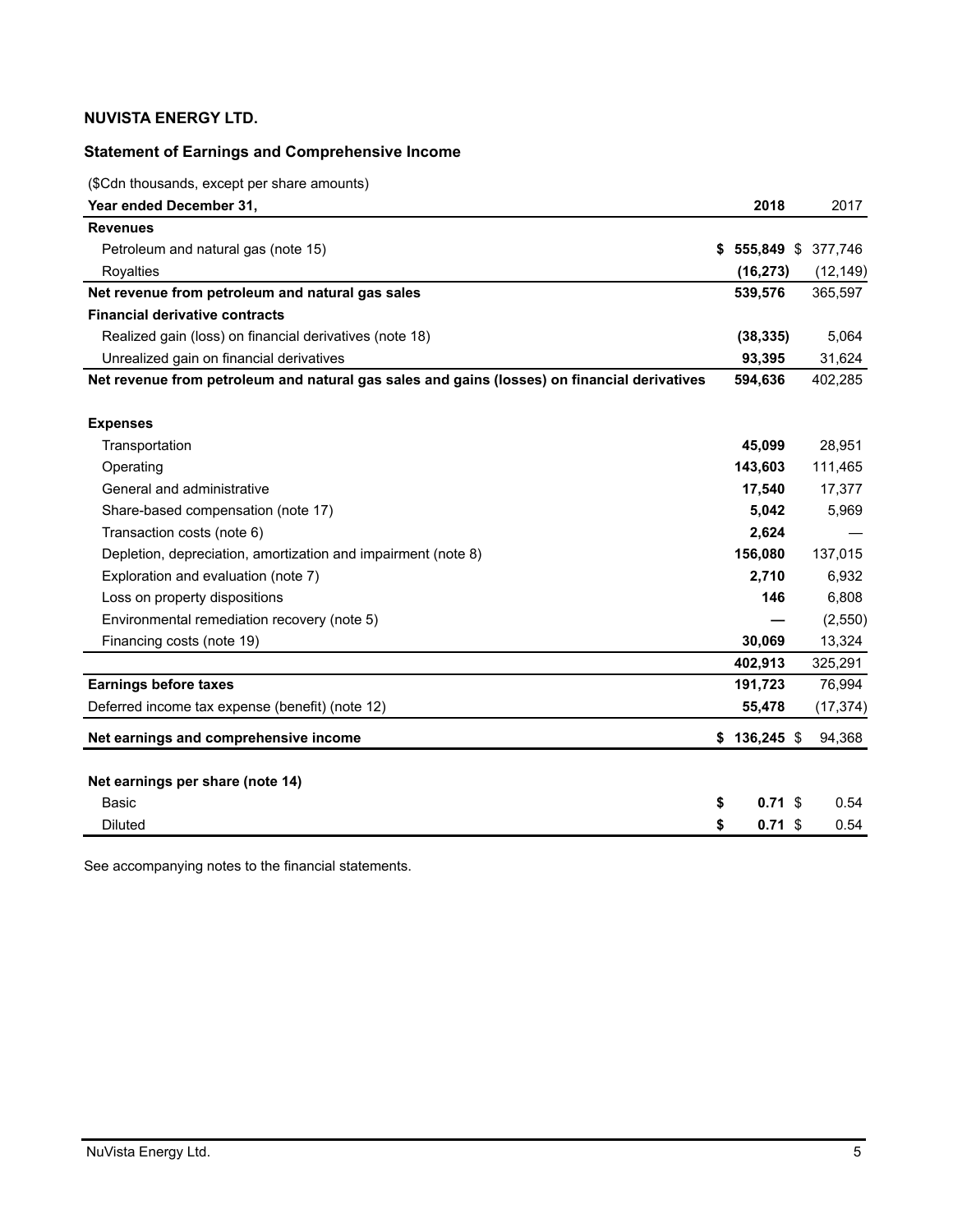# **Statement of Changes in Shareholders' Equity**

| (\$Cdn thousands)                                                                                     |                       |            |
|-------------------------------------------------------------------------------------------------------|-----------------------|------------|
| Year ended December 31,                                                                               | 2018                  | 2017       |
| Share capital (note 13)                                                                               |                       |            |
| Balance, January 1                                                                                    | \$<br>1,276,426 \$    | 1,265,988  |
| Issued for cash on offering of common shares                                                          | 384,068               |            |
| Issued for cash on offering of flow-through common shares, net of implied<br>premium of \$2.6 million | 22,331                |            |
| Issued for cash on exercise of stock options                                                          | 5,201                 | 5,738      |
| Contributed surplus transferred on exercise of stock options                                          | 1,806                 | 1,976      |
| Conversion of restricted share awards                                                                 | 2,092                 | 1,422      |
| Share issue costs, net of deferred tax benefit of \$5.0 million                                       | (13, 465)             | 1,302      |
| Elimination of deficit                                                                                | (462, 392)            |            |
| Balance, end of period                                                                                | \$<br>1,216,067 \$    | 1,276,426  |
| <b>Contributed surplus</b>                                                                            |                       |            |
| Balance, January 1                                                                                    | \$<br>49.545 \$       | 46,801     |
| Share-based compensation                                                                              | 7,058                 | 6,142      |
| Transfer to share capital on exercise of stock options                                                | (1,806)               | (1,976)    |
| Conversion of restricted share awards                                                                 | (2,092)               | (1, 422)   |
| Balance, end of period                                                                                | \$<br>52,705 \$       | 49,545     |
| <b>Retained earnings (deficit)</b>                                                                    |                       |            |
| Balance, January 1                                                                                    | \$<br>$(462, 392)$ \$ | (556, 760) |
| Net earnings                                                                                          | 136,245               | 94,368     |
| Elimination of deficit (note 13)                                                                      | 462,392               |            |
| Balance, end of period                                                                                | \$<br>$136,245$ \$    | (462, 392) |
| Total shareholders' equity                                                                            | \$<br>1,405,017 \$    | 863,579    |

See accompanying notes to the financial statements.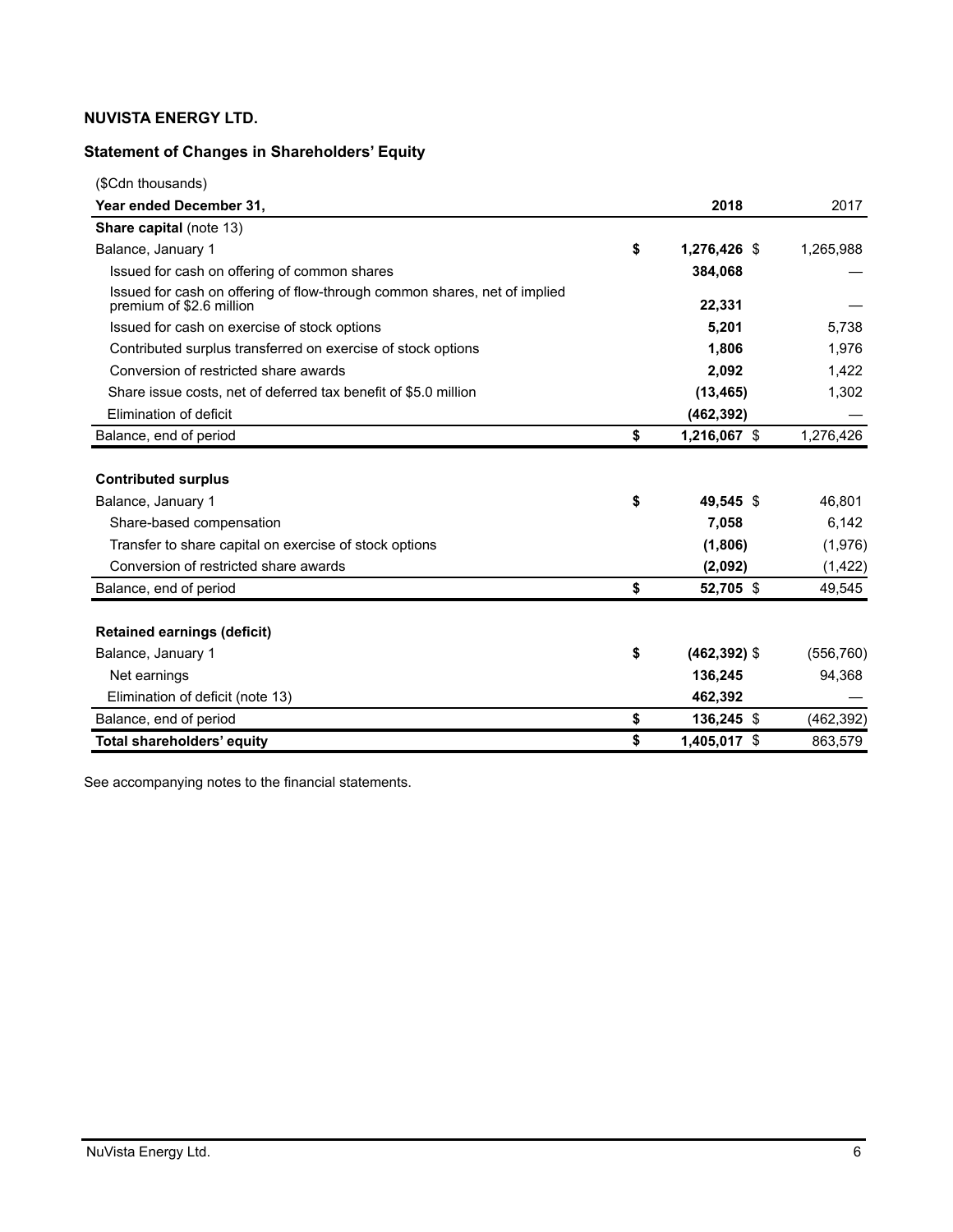## **Statement of Cash Flow**

| (\$Cdn thousands)                                          |                                                           |            |
|------------------------------------------------------------|-----------------------------------------------------------|------------|
| Year ended December 31,                                    | 2018                                                      | 2017       |
| Cash provided by (used in)                                 |                                                           |            |
| <b>Operating activities</b>                                |                                                           |            |
| Net income                                                 | \$<br>136,245 \$                                          | 94,368     |
| Items not requiring cash from operations:                  |                                                           |            |
| Depletion, depreciation, amortization and impairment       | 156,080                                                   | 137,015    |
| Exploration and evaluation (note 7)                        | 2,710                                                     | 6,932      |
| Loss on property dispositions                              | 146                                                       | 6,808      |
| Share-based compensation (note 17)                         | 5,408                                                     | 4,931      |
| Unrealized gain on financial derivatives                   | (93, 395)                                                 | (31, 624)  |
| Deferred income tax expense (benefit)                      | 55,478                                                    | (17, 374)  |
| Accretion (note 11)                                        | 1,776                                                     | 1,524      |
| Asset retirement expenditures (note 11)                    | (13, 458)                                                 | (9, 813)   |
| Change in non-cash working capital (note 20)               | 67                                                        | 31,913     |
|                                                            | 251,057                                                   | 224,680    |
| <b>Financing activities</b>                                |                                                           |            |
| Issue of share capital, net of share issue costs           | 395,774                                                   | 5,737      |
| Increase (decrease) of long-term debt                      | 131,670                                                   | 125,725    |
| Issuance of senior unsecured notes, net of financing costs | 215,142                                                   |            |
| Repayment of senior unsecured notes                        | (67, 680)                                                 |            |
|                                                            | 674,906                                                   | 131,462    |
| <b>Investing activities</b>                                |                                                           |            |
| Property, plant and equipment expenditures                 | (335, 920)                                                | (314, 535) |
| Exploration and evaluation expenditures                    | (4, 872)                                                  | (767)      |
| Property acquisitions (note 6)                             | (619, 444)                                                |            |
| Proceeds on property dispositions                          |                                                           | 2,241      |
| Change in non-cash working capital (note 20)               | 34,273                                                    | (48, 422)  |
|                                                            | (925, 963)                                                | (361, 483) |
| Change in cash and cash equivalents                        |                                                           | (5, 341)   |
| Cash and cash equivalents, beginning of year               |                                                           | 5,341      |
| Cash and cash equivalents, end of year                     | \$<br>$\sqrt[6]{\frac{1}{2}}$<br>$\overline{\phantom{0}}$ |            |
| Cash interest paid                                         | \$<br>22,889 \$                                           | 10,829     |

See accompanying notes to the financial statements.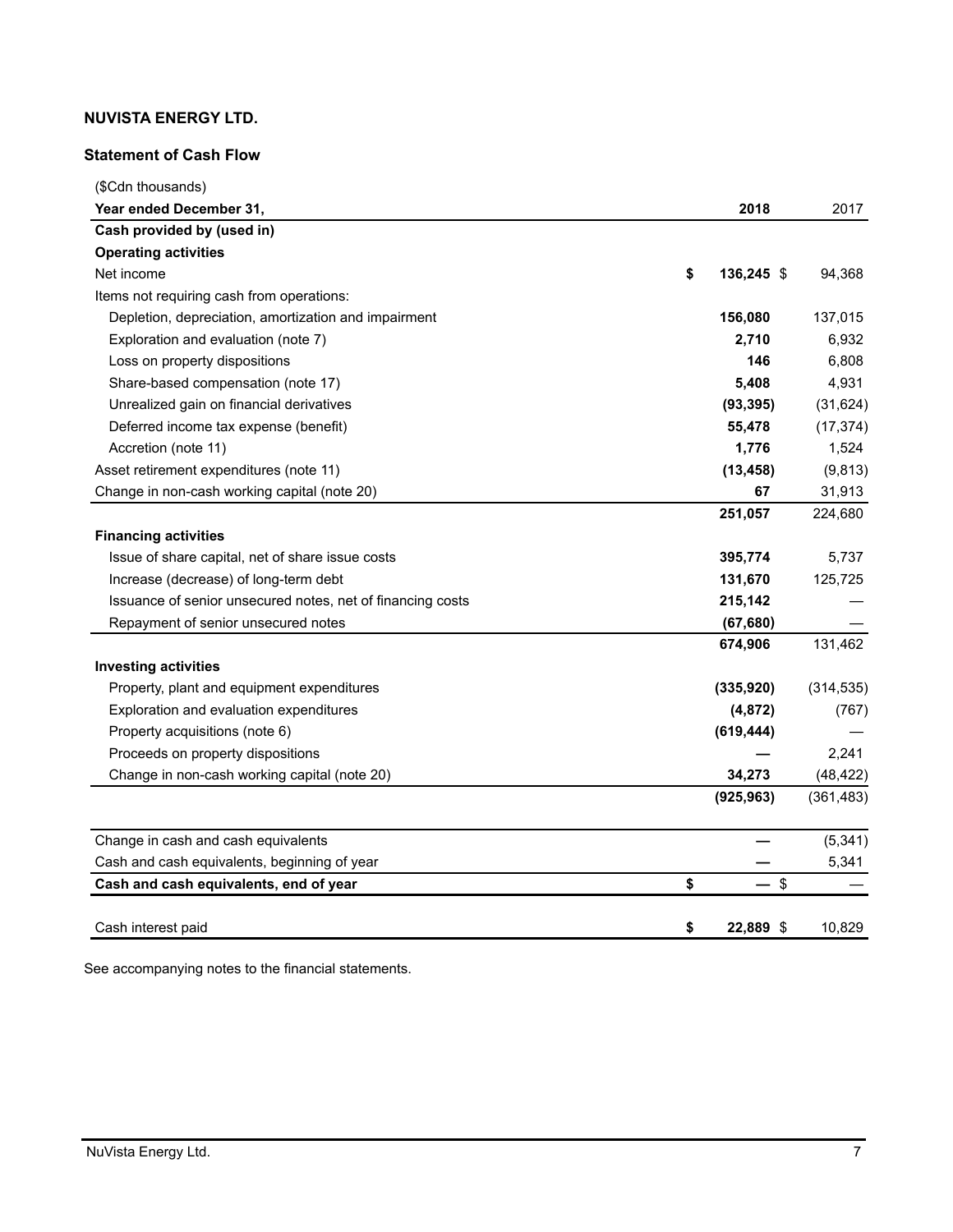### **NUVISTA ENERGY LTD. NOTES TO THE FINANCIAL STATEMENTS**

Year ended December 31, 2018 with comparative figures for 2017. All tabular amounts are in thousands of Canadian dollars, except share and per share amounts, unless otherwise stated.

### **1. Corporate information**

NuVista Energy Ltd. ("NuVista" or the "Company") is a Canadian publicly traded company incorporated in the province of Alberta. The Company is an oil and natural gas company actively engaged in the exploration, development and production of oil and natural gas reserves in the Western Canadian Sedimentary Basin. NuVista's focus is on the scalable and repeatable condensate-rich Montney formation in the Alberta Deep Basin.

The address of the Company's head office is 2500, 525 – 8th Avenue S.W., Calgary, Alberta, Canada, T2P 1G1.

### **2. Basis of preparation**

(a) Statement of compliance

The financial statements have been prepared in accordance with International Financial Reporting Standards ("IFRS"). These accounting policies have been applied consistently for all periods presented in these financial statements.

These financial statements were approved and authorized for issuance by the Board of Directors on March 5, 2019.

(b) Basis of measurement

These financial statements have been prepared on the historical cost basis, except for derivative financial instruments that have been measured at fair value with the changes in fair value recorded in net earnings.

(c) Functional and presentation currency

These financial statements are presented in Canadian dollars, which is also the functional currency of the Company.

(d) Use of estimates and judgments

The preparation of the financial statements requires management to make judgments, estimates and assumptions that affect the application of accounting policies and the reported amounts of assets, liabilities, income and expenses. Actual results may differ from these estimates. Estimates and underlying assumptions are reviewed on an ongoing basis. Revisions to accounting estimates are recognized in the year in which the estimates are revised and in any future years affected.

The following are critical judgments that management has made in the process of applying accounting policies that have the most significant effect on the financial statements:

(i) Cash generating units

Cash generating units ("CGUs") are defined as the lowest grouping of integrated assets that generate identifiable cash inflows that are largely independent of the cash inflows of other assets or group of assets. The classification of assets into CGUs requires significant judgment and interpretations with respect to the integration between assets, the existence of active markets, external users, shared infrastructures and the way in which management monitors the Company's operations.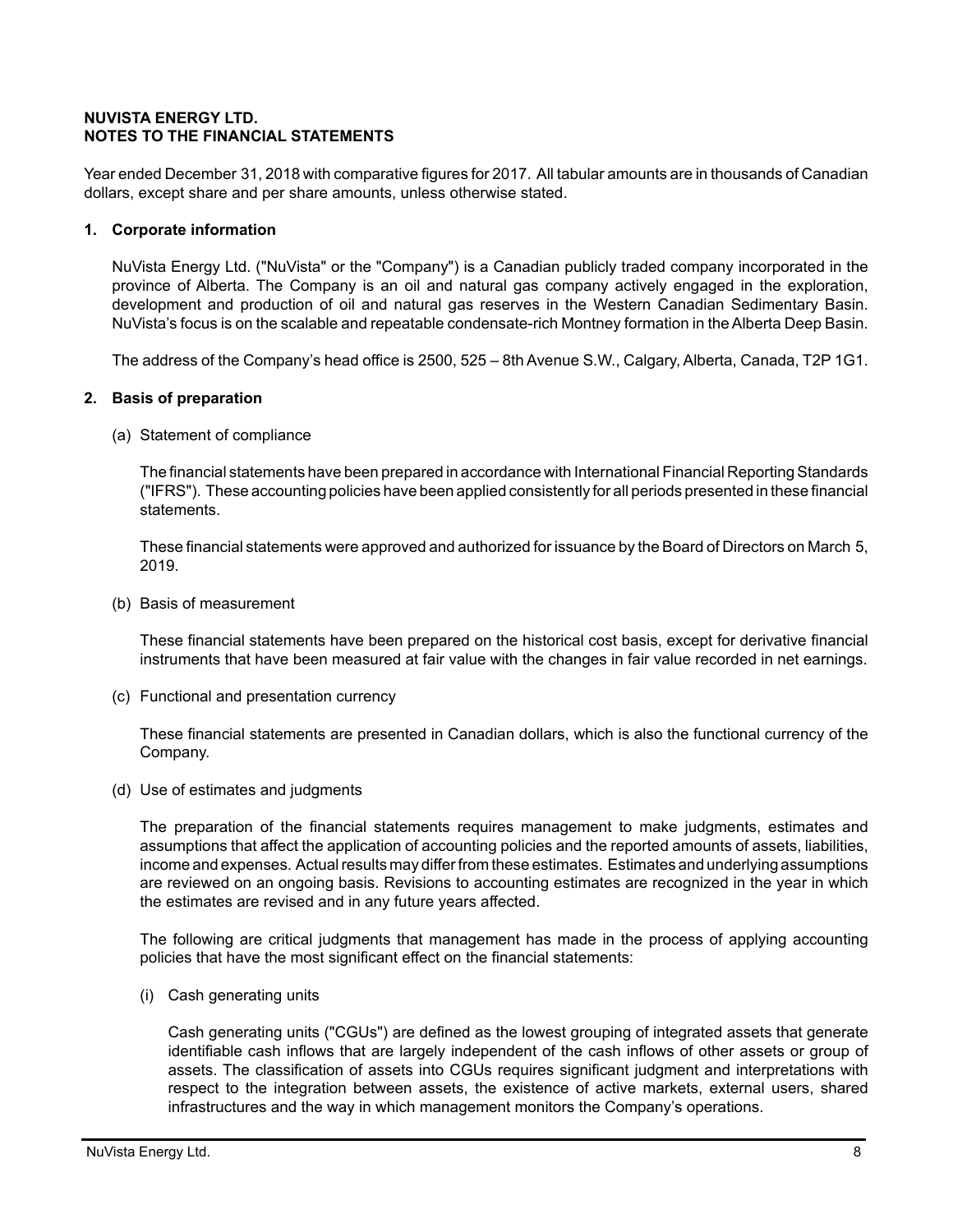#### (ii) Impairment indicators

Judgments are required to assess when impairment indicators exist and impairment testing is required. In determining the recoverable amount of assets, in the absence of quoted market prices, impairment tests are based on estimates of reserves, production rates, future oil and natural gas prices, future costs, discount rates and other relevant assumptions.

### (iii) Exploration and evaluation assets

The application of the Company's accounting policy for exploration and evaluation ("E&E") assets requires management to make certain judgments in determining whether it is likely that future economic benefits exist when activities have not generally reached a stage where technical feasibility and commercial viability can be reasonably determined.

The following are key estimates and their assumptions made by management affecting the measurement of balances and transactions in the financial statements:

### (iv) Reserve estimates

Oil and natural gas reserves are used in the calculation of depletion, impairment and impairment reversals. Reserve estimates are based on engineering data, estimated future prices and costs, expected future rates of production and the timing of future capital expenditures, all of which are subject to many uncertainties and interpretations. The Company expects that, over time, its reserve estimates will be revised upward or downward based on updated information such as the results of future drilling, testing and production levels and changes in commodity prices.

#### (v) Asset retirement obligations

Asset retirement obligations are recognized for the future decommissioning and restoration of property, plant and equipment. These obligations are based on estimated costs, which take into account the anticipated method and extent of restoration and technological advances. Actual costs are uncertain and estimates can vary as a result of changes to relevant laws and regulations, the emergence of new technology, operating experience and prices. The expected timing of future decommissioning and restoration may change due to certain factors, including reserve life. Changes to assumptions related to future expected costs, discount rates and timing may have a material impact on the amounts presented.

#### (vi) Income taxes

Tax interpretations, regulations and legislation in the various jurisdictions in which the Company and its subsidiaries operate are subject to change. The deferred tax asset or liability is based on estimates as to the timing of the reversal of temporary differences, substantively enacted tax rates and the likelihood of assets being realized.

#### (vii) Business combinations

Business combinations are accounted for using the acquisition method of accounting when the assets acquired meet the definition of a business combination in accordance with IFRS. The determination of fair value assigned to assets acquired and liabilities assumed requires management to make assumptions and estimates about future events. The assumptions and estimates with respect to determining the fair value of oil and gas properties and E&E assets acquired include estimates of reserves acquired, forecast benchmark commodity prices and discount rates used to present future cash flows. Changes in any of these assumptions or estimates used in determining the fair value of assets acquired and liabilities assumed could impact the amounts assigned to assets, liabilities, goodwill or bargain purchase.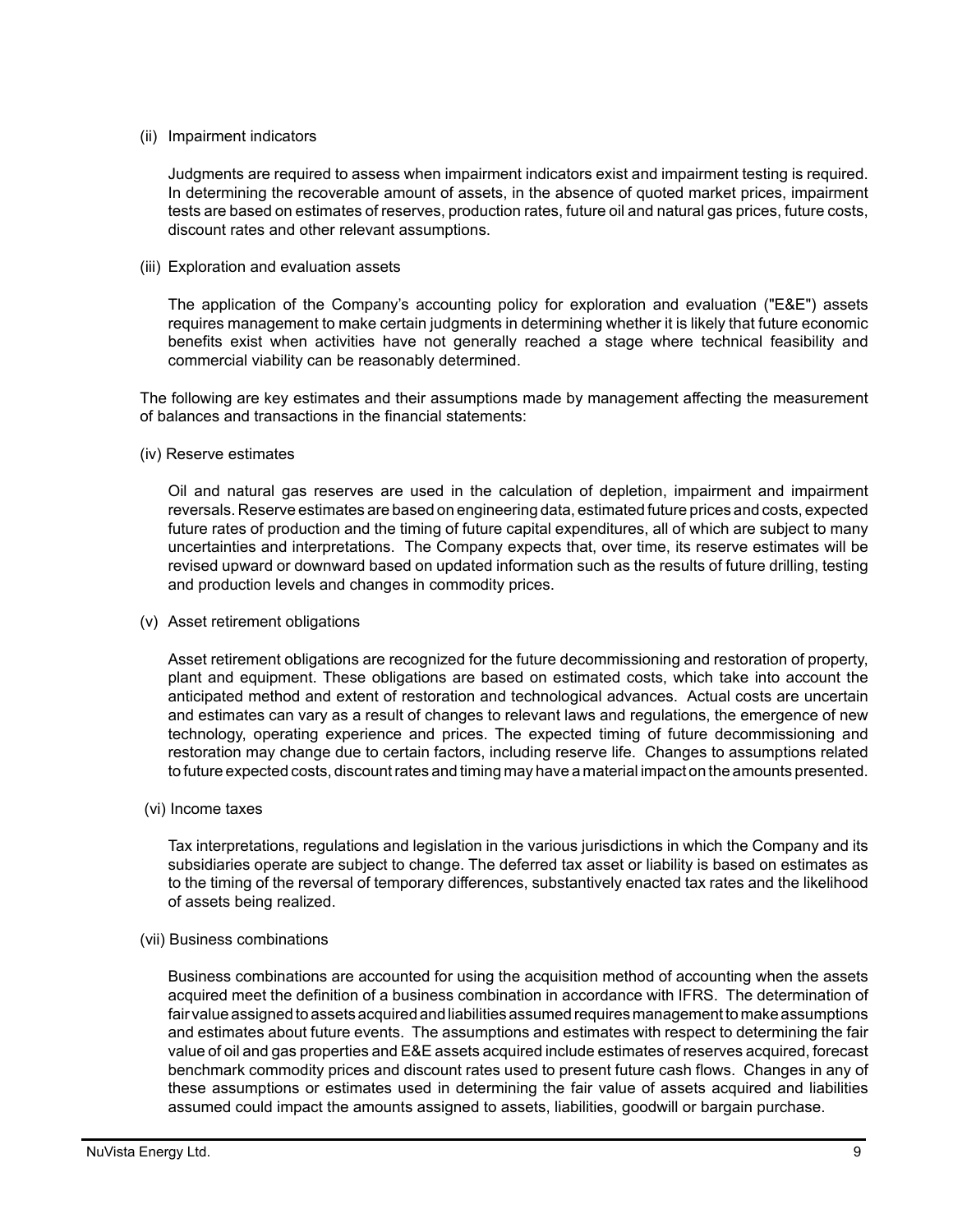## **3. Changes in significant accounting policies**

### *Revenue recognition*

NuVista adopted IFRS 15 - Revenue from Contracts with Customers with a date of initial application of January 1, 2018. IFRS 15 specifies how and when an IFRS reporter will recognize revenue as well as requiring enhanced disclosures about revenue. IFRS 15 provides a single, principles-based five-step model to be applied to all contracts with customers. The standard requires an entity to recognize revenue to reflect the transfer of goods and services for the amount it expects to receive, when control is transferred to the purchaser.

NuVista's management reviewed its revenue streams and major contracts with customers and concluded that there were no material changes to its net income or in the timing of when revenue is recognized. As a result, no adjustments were required in the January 1, 2018 opening statement of financial position. The additional disclosures required by IFRS 15 are provided in Note 15 of the financial statements.

### *Financial instruments*

NuVista adopted IFRS 9 - Financial Instruments, on January 1, 2018, using the retrospective method. The adoption of this standard did not result in a change in the recognition or measurement of any of the Company's financial instruments on transition. There was no change to the measurement categories of financial liabilities. IFRS 9 eliminates the previous IAS 39 categories of held to maturity, loans and receivables and available for sale. The new standard also introduces an expected credit loss model for evaluating impairment of financial assets, which results in credit losses being recognized earlier than under IAS 39. In addition, IFRS 9 provides a hedge accounting model that is more in line with risk management activities. The Company currently does not apply hedge accounting to its derivative contracts. Accounts receivable and prepaid expenses continue to be measured at amortized cost and are now classified as "amortized cost". There was no change to the Company's classification of accounts payable and accrued liabilities or long term debt and senior unsecured notes which are classified as " other financial liabilities" and are measured at amortized cost.

#### *Future accounting pronouncements*

In January 2016, the IASB issued IFRS 16 "Leases" which replaces IAS 17 "Leases". For lessees applying IFRS 16, a single recognition and measurement model for leases would apply, with required recognition of assets and liabilities for most leases. The standard will come into effect for annual periods beginning on or after January 1, 2019, with earlier adoption permitted if the entity is also applying for IFRS 15 "Revenue from Contracts with Customers". IFRS 16 will be applied by NuVista on January 1, 2019 and the Company has reviewed and analyzed contracts that fall into the scope of the new standard. As at January 1, 2019, the Company expects an adjustment for its office lease which will not result in a material impact to the Company's financial results.

### **4. Significant accounting policies**

#### (a) Cash and cash equivalents

Cash and cash equivalents are comprised of cash and short-term investments that are highly liquid in nature and have an original maturity date of three months or less.

(b) Joint arrangements

A portion of exploration, development and production activities are conducted jointly with others and, accordingly, the Company only reflects its proportionate interest of the assets, liabilities, revenues, expenses and cash flows. The Company does not have any joint arrangements that are structured through a separate vehicle.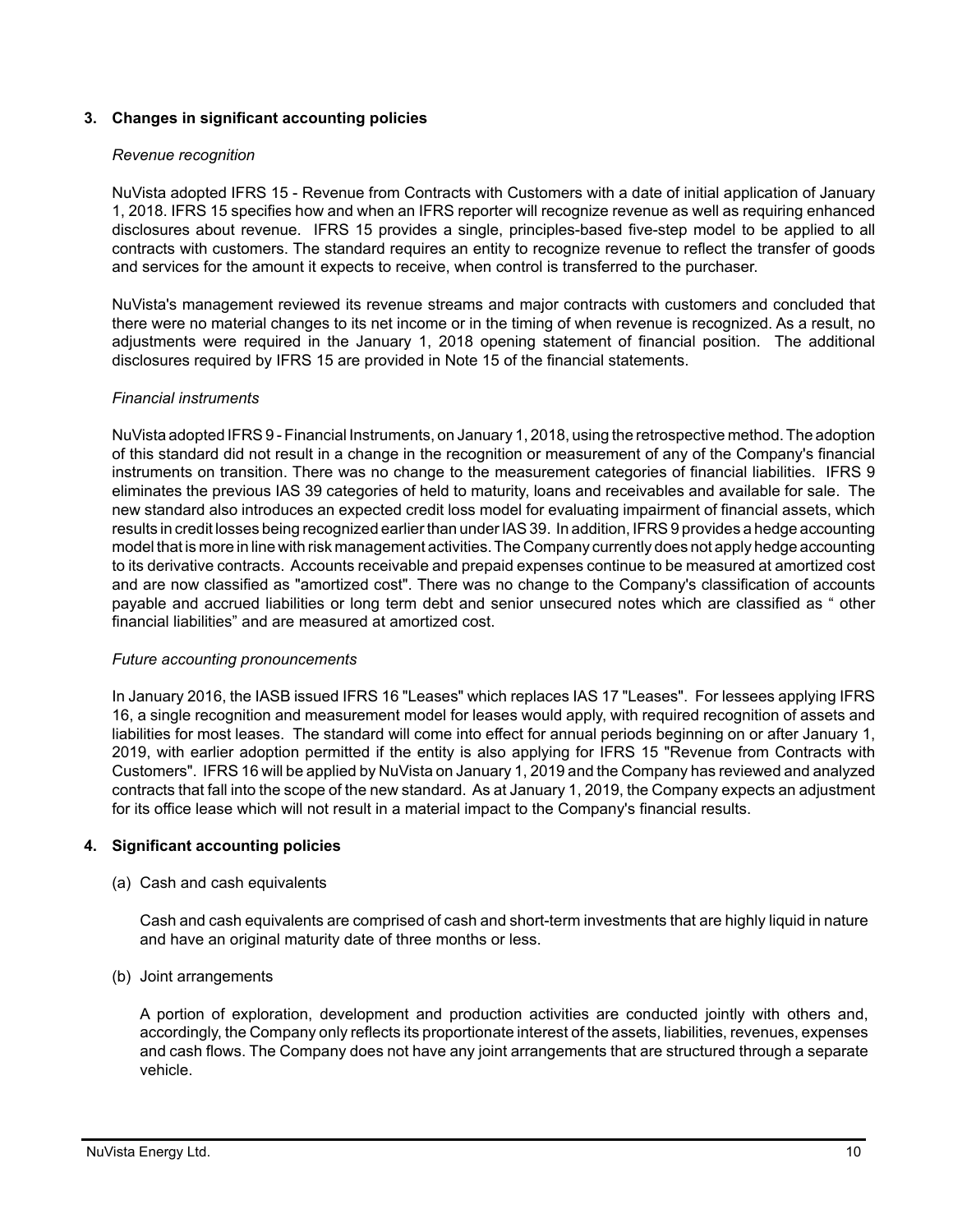(c) Exploration and evaluation assets

Exploration and evaluation expenditures are initially capitalized within "exploration and evaluation assets". E&E costs may include the costs of acquiring licenses, technical services and studies, seismic acquisition, exploration drilling and testing costs, directly attributable general and administrative costs, and the cost of acquiring undeveloped land with no booked reserves. Costs incurred prior to having obtained the legal right to explore an area are charged to net earnings as exploration and evaluation expenditures in the period in which they are incurred.

E&E assets are not depreciated. These costs are accumulated and are carried forward until technical feasibility and commercial viability of the area is determined or the assets are determined to be impaired. Technical feasibility and commercial viability are met when the Company has determined that an E&E asset will be developed, as evidenced by the classification of proved or probable reserves and the appropriate internal and external approvals.

E&E assets are assessed for impairment if: (i) sufficient data exists to determine technical feasibility and commercial viability; and (ii) facts and circumstances suggest that the carrying amount exceeds the recoverable amount. The recoverable amount of an asset is defined as the higher of fair value less costs to sell and value in use. E&E assets are tested for impairment at the operating segment level.

If proved and/or probable reserves have been discovered, E&E assets are first tested for impairment prior to the reclassification to property, plant and equipment. The carrying value, after any impairment loss, of the relevant E&E assets and associated undeveloped land is then reclassified as development and production assets within property, plant and equipment.

Any impairment loss on E&E assets, unsuccessful E&E costs and the cost of undeveloped land that has expired are charged to net earnings as exploration and evaluation expense.

(d) Development and production assets

Items of property, plant and equipment which include oil and gas development and production assets and corporate assets are measured at cost less accumulated depletion, depreciation, amortization and impairment. Development and production assets are accumulated on an area-by-area basis and represent the cost of developing the commercial reserves discovered and bringing them into production, together with the E&E expenditures incurred in finding commercial reserves transferred from E&E assets as outlined above.

Costs incurred subsequent to the determination of technical feasibility and commercial viability and the costs of replacing parts of property, plant and equipment are recognized as oil and natural gas assets only when they increase the future economic benefits embodied in the specific asset to which they relate. All other expenditures are recognized in net earnings as incurred. Such capitalized oil and natural gas assets generally represent costs incurred in developing proved and/or probable reserves and bringing in or enhancing production from such reserves. The carrying amount of any replaced or sold component is derecognized. The costs of the day-to-day servicing of property, plant and equipment are recognized in net earnings as incurred.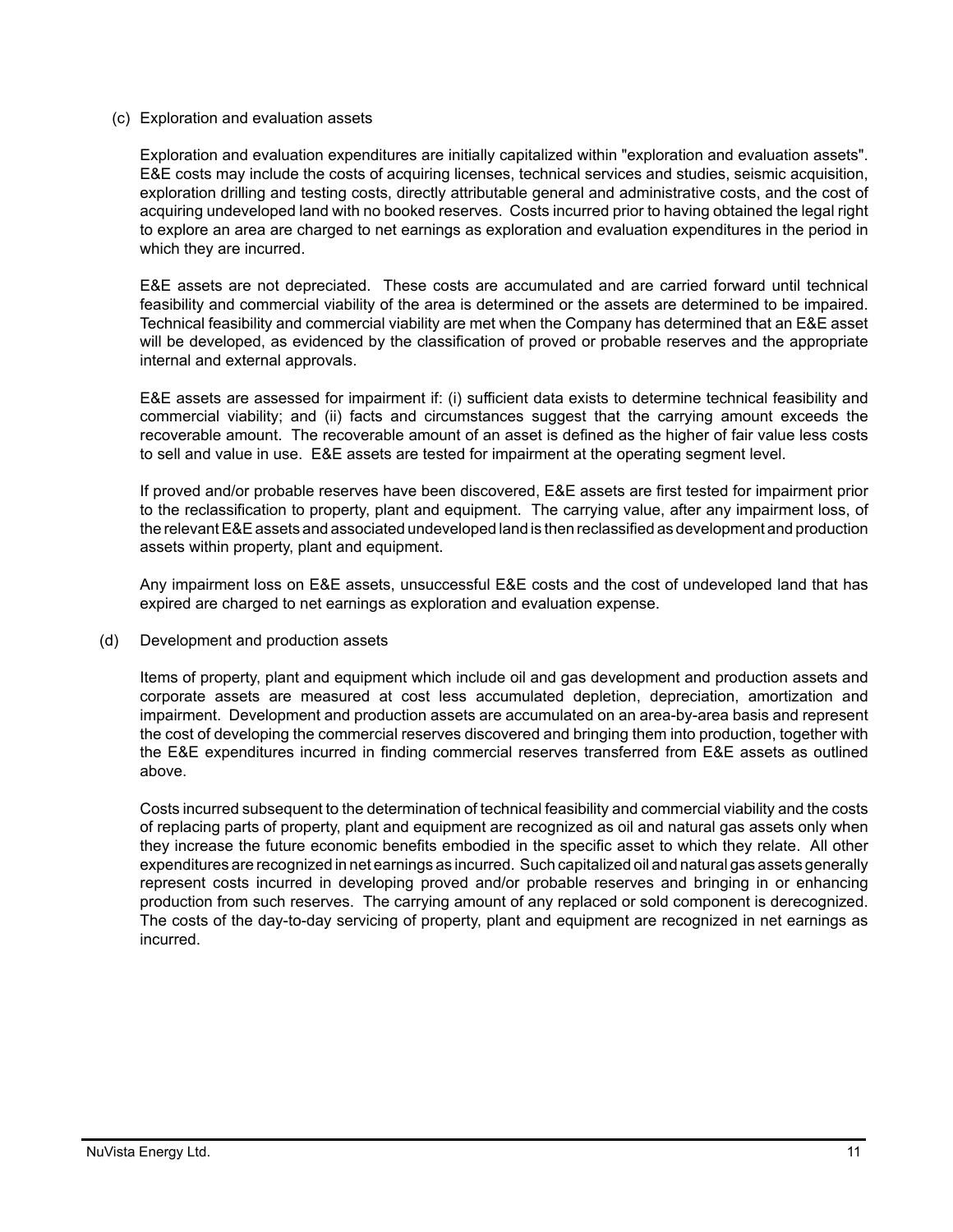### (e) Impairment

An impairment test is performed when events and circumstances arise, at each reporting date, that indicate that the carrying value of a development and production asset may exceed its recoverable amount. The carrying value is compared against the expected recoverable amount of the asset, defined as the greater of fair value less costs to sell and its value in use. Fair value less costs to sell is determined as the amount that would be obtained for the sale of a CGU in an arm's length transaction between knowledgeable and willing parties. Fair value less costs to sell may be determined by using discounted future net cash flows of proved and probable reserves using forecast prices and costs including expansion prospects and its eventual disposal, using assumptions that an independent market participant may take into account. Value in use is determined by estimating the present value of the future net cash flows expected to be derived from the continued use of the asset. If any indications of impairment exist, the Company performs an impairment test related to the assets. Individual assets or areas are grouped for impairment assessment purposes into CGU's, which are the lowest level at which there are identifiable cash inflows that are largely independent of the cash inflows of other groups of assets.

Where the carrying amount of a CGU exceeds its recoverable amount, the CGU is considered impaired and is written down to its recoverable amount. The impairment loss is recorded within depletion, depreciation, amortization and impairment expense in net earnings. Impairments are reversed when events or circumstances give rise to changes in the estimate of the recoverable amount since the period the impairment was recorded. An impairment loss is reversed only to the extent that the CGU's carrying amount does not exceed the carrying amount that would have been determined, net of depletion, if no impairment loss had been recognized.

(f) Depletion, depreciation, amortization

The costs of development and production assets are depleted using the unit-of-production method by reference to the ratio of production in the period to the related proved and probable reserves, taking into account estimated future development costs necessary to bring those reserves into production and the estimated salvage value of the assets at the end of their useful lives. Future development costs are estimated by taking into account the level of development required to produce the reserves. These estimates are reviewed by independent reserve engineers annually.

Other property, plant and equipment are stated at cost less accumulated depletion, depreciation, amortization and any impairment in value. When significant parts of an item of property, plant and equipment have different useful lives, they are accounted for as separate items (major components) and depreciated over their useful lives. Costs associated with workovers are depreciated over two years and plant turnarounds and overhauls are depreciated over five years. Corporate assets are depreciated on a straight line basis over the useful life of the related assets. The assets' useful lives and residual values are assessed on an annual basis and, if necessary, changes in useful lives are accounted for prospectively.

#### (g) Asset purchases and disposals

Transactions involving the purchase of an individual area, or a group of areas, that do not qualify as a business combination, are treated as asset purchases irrespective of whether the specific transactions involved the transfer of the areas directly or the transfer of an incorporated entity. Accordingly, no goodwill arises and the consideration is allocated to the assets and liabilities purchased on an appropriate basis.

Proceeds on disposition are compared to the carrying value of the specific exploration and evaluation assets, development and production assets and asset retirement obligations disposed and any surplus or shortfall is recorded as a gain or loss on disposal in net earnings.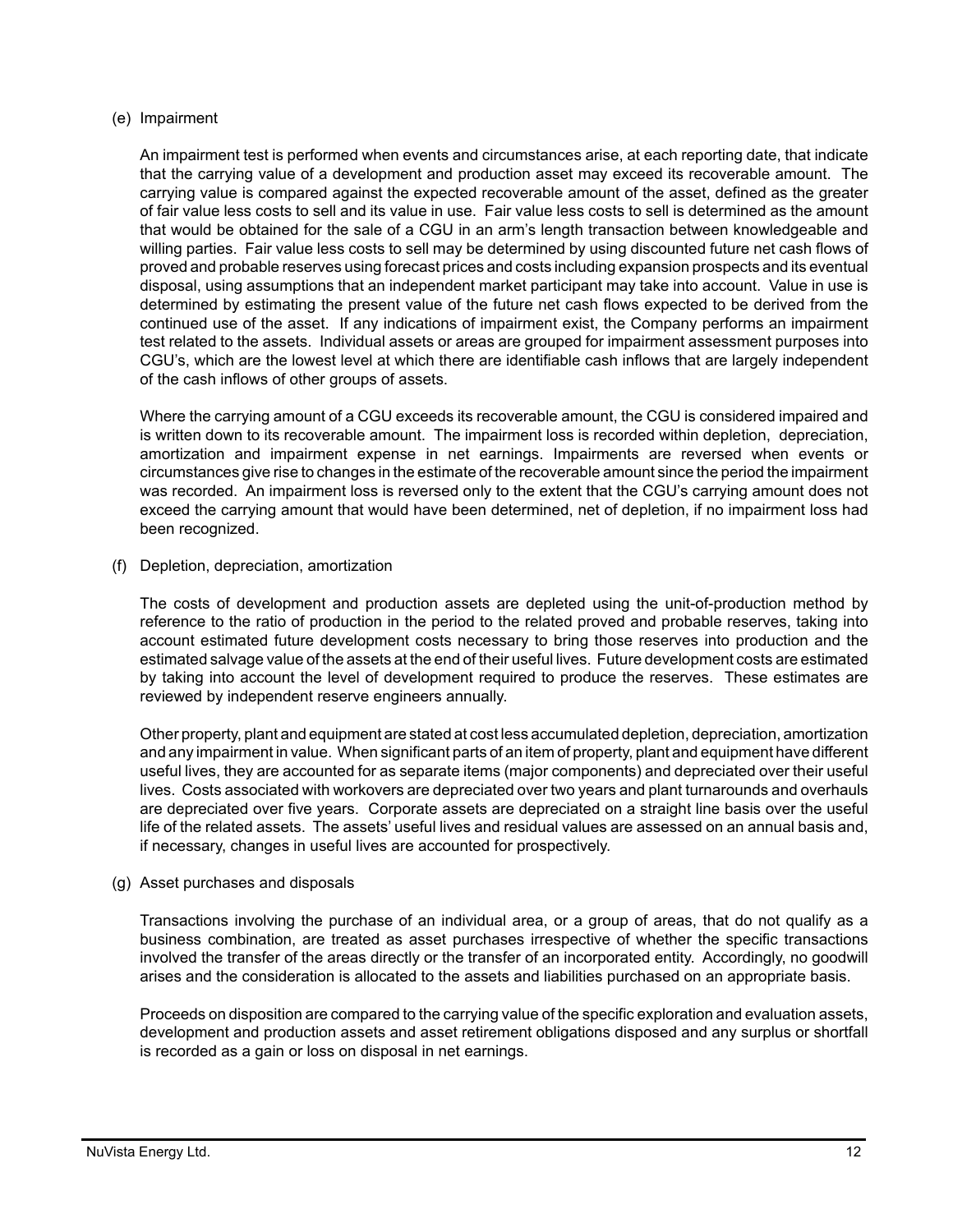#### (h) Asset exchange transactions

Asset exchange transactions for development and production assets are measured at the fair value of the asset acquired and the assets given up are measured at the carrying amount. Gains and losses are recorded in net earnings in the period incurred.

### (i) Assets held for sale

Non-current assets are classified as held for sale if their carrying amounts will be recovered through a sale transaction rather than through continuing use. This condition is met when the sale is highly probable and the asset is available for immediate sale in its present condition. Non-current assets classified as held for sale are measured at the lower of the carrying amount and fair value less costs to sell, with impairments recognized in net earnings in the period measured. Non-current assets held for sale are presented in current assets within the statement of financial position. Assets held for sale are not depleted or depreciated. When the criteria for classification as assets held for sale are no longer met, amounts are reclassified from current assets to property, plant and equipment and the current liabilities are reclassified to asset retirement obligations.

### (j) Business combinations

Determining whether an acquisition meets the definition of a business combination or represents an asset purchase requires judgment on a case by case basis. Business combinations are accounted for using the acquisition method. The acquired identifiable assets and liabilities are measured at their fair value at the date of acquisition, with limited exceptions. Any excess of the purchase price over the recognized amount (generally the fair value) of the net assets acquired is recognized as goodwill. Any deficiency of the purchase price below the recognized amount of the net assets acquired is recorded as a bargain purchase gain in net earnings. Associated transactions costs are expensed when incurred.

#### (k) Asset retirement obligations

The Company recognizes a liability in the period in which it has a present and legal or constructive liability and a reasonable estimate of the amount can be made. On a periodic basis, the Company reviews these estimates and changes, if any, are applied prospectively. An obligation is recognized for the estimated cost of abandonment and site restoration, by discounting expected future cash flows required to settle the obligation using a risk free rate, with a corresponding amount capitalized as asset retirement costs in property, plant and equipment. These asset retirement costs are subsequently depleted on a unit-of-production basis over the life of the proved and probable reserves. The obligation is adjusted each reporting period to reflect the passage of time and changes to the estimated future cash flows underlying the obligation. The increase in the obligation due to the passage of time is recognized as accretion expense and changes in the estimated future cash flows are capitalized. Actual costs incurred upon settlement of the obligations are charged against the liability.

### (l) Revenue recognition

NuVista's petroleum and natural gas revenue from the sale of natural gas, condensate, oil and natural gas liquids ("NGLs") are based on the consideration specified in contracts with customers. NuVista recognizes revenue when it transfers control of the product to the customer. This is generally at the point in time when the customer obtains legal title to the product which is when it is physically transferred to the pipeline or other transportation method agreed upon and collection is reasonably assured. The amount of revenue recognized is based on the consideration specified in the contract. As a result of various marketing arrangements, NuVista will give up title to their commodity to a third party marketing company who will deliver the product to the end customer using NuVista's pipeline capacity. This revenue is shown separate as transportation revenue*.* NuVista evaluates its arrangements with third parties and partners to determine if NuVista is acting as the principal or as an agent. NuVista is considered the principal in a transaction when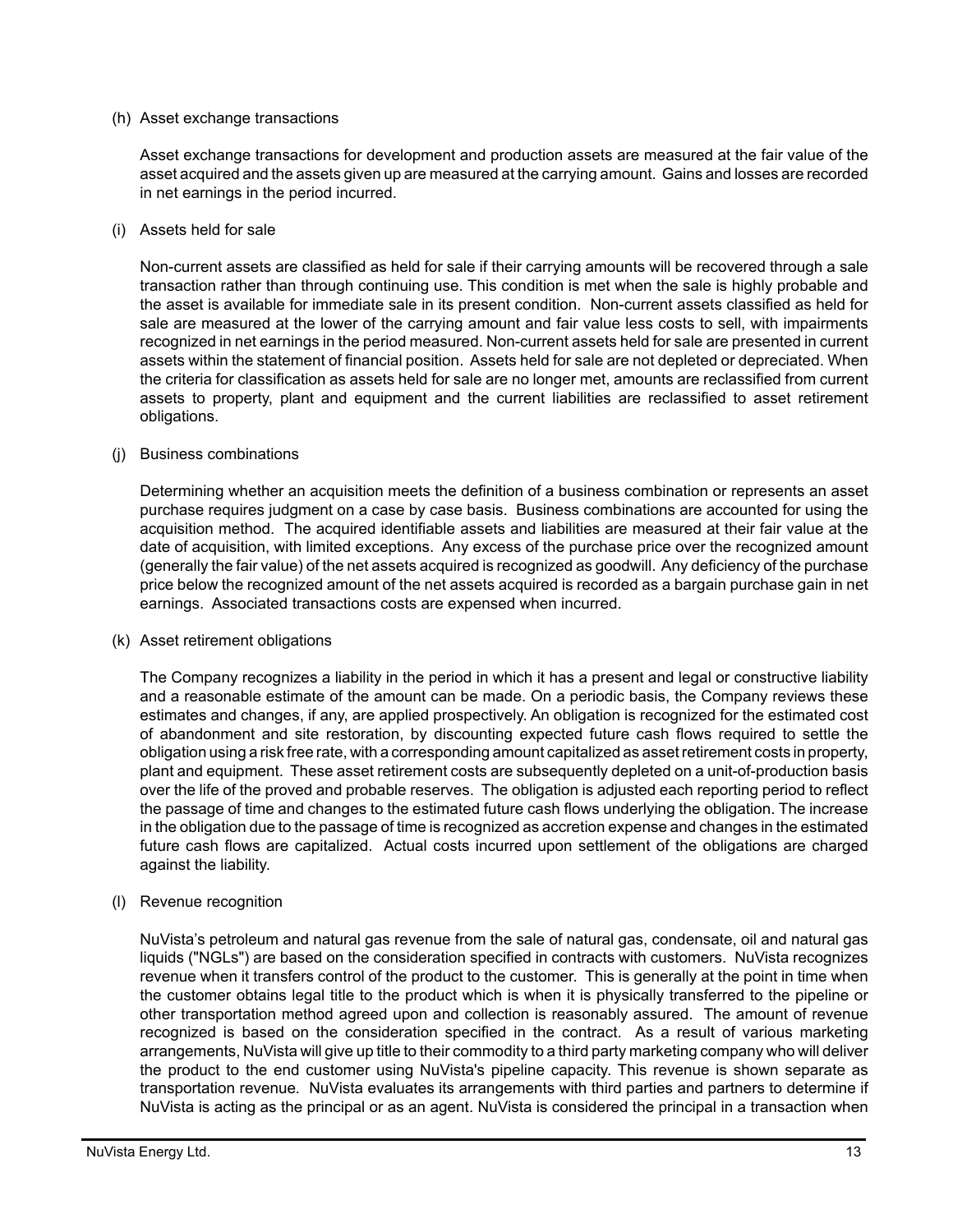it has primary responsibility for the transaction. If NuVista acts in the capacity of an agent rather than as a principal in a transaction, then the revenue is recognized on a net basis, only reflecting the fee, if any, realized by NuVista from the transaction. The transaction price for variable price contracts is based on a representative commodity price index, and may be adjusted for quality, location, delivery method, or other factors depending on the agreed upon terms of the contract. The amount of revenue recorded can vary depending on the grade, quality and quantities of natural gas, condensate, oil or NGLs transferred to customers. Market conditions, which impact NuVista's ability to negotiate certain components of the transaction price, can also cause the amount of revenue recorded to fluctuate from period to period. Tariffs, tolls and fees charged to other entities for use of pipelines and facilities owned by NuVista are evaluated by management to determine if these originate from contracts with customers or from incidental or collaborative arrangements. Tariffs, tolls and fees charged to other entities that are from contracts with customers are recognized in revenue when the related services are provided.

### (m) Transportation

Transportation expenses include costs incurred to transport crude oil, natural gas, condensate, oil and natural gas liquids from the wellhead to the point of title transfer.

### (n) Financial instruments

(i) Non-derivative financial instruments

Financial instruments have three principal classification categories for financial assets: measured at amortized cost, fair value through other comprehensive income ("FVOCI"), or fair value through profit or loss ("FVTPL"). Under IFRS 9, where the fair value option is applied to financial liabilities, any change in fair value resulting from an entity's own credit risk is recorded through other comprehensive income or loss rather than net income or loss. The classification of financial assets is based on the business model in which a financial asset is managed and its contractual cash flow characteristics. A financial asset is subsequently measured at amortized cost if it meets both of the following conditions: a) the asset is held with a business model whose objective is to hold assets to collect contractual cash flows; and b) the contractual terms of the financial assets give rise to cash flows on specified dates that are solely payments of principal and interest on principal amounts outstanding. Financial assets that meet criteria (b) above that are held within a business model whose objective is achieved by both collecting contractual cash flows and selling financial assets is subsequently measured at FVOCI. All other financial assets are subsequently measured at FVTPL.

NuVista recognizes loss allowances for expected credit losses ("ECLs") on its financial assets measured at amortized cost. Due to the nature of its financial assets, NuVista measures loss allowances at an amount equal to expected lifetime ECLs. Lifetime ECLs are the anticipated ECLs that result from all possible default events over the expected life of a financial asset. ECLs are a probability- weighted estimate of credit loss and are discounted at the effective interest rate of the related financial asset.

(ii) Derivative financial instruments

The Company has entered into certain financial derivative contracts in order to manage the exposure to market risks from fluctuations in commodity prices. These instruments are not used for trading or speculative purposes. The Company has not designated its financial derivative contracts as effective accounting hedges, and has not applied hedge accounting, even though the Company considers all commodity contracts to be economic hedges. As a result, all financial derivative contracts are classified as fair value through profit or loss and are recorded on the statement of financial position at fair value. Transaction costs are recognized in net earnings when incurred. Subsequent to initial recognition, derivatives are measured at fair value, and changes therein are recognized in net earnings.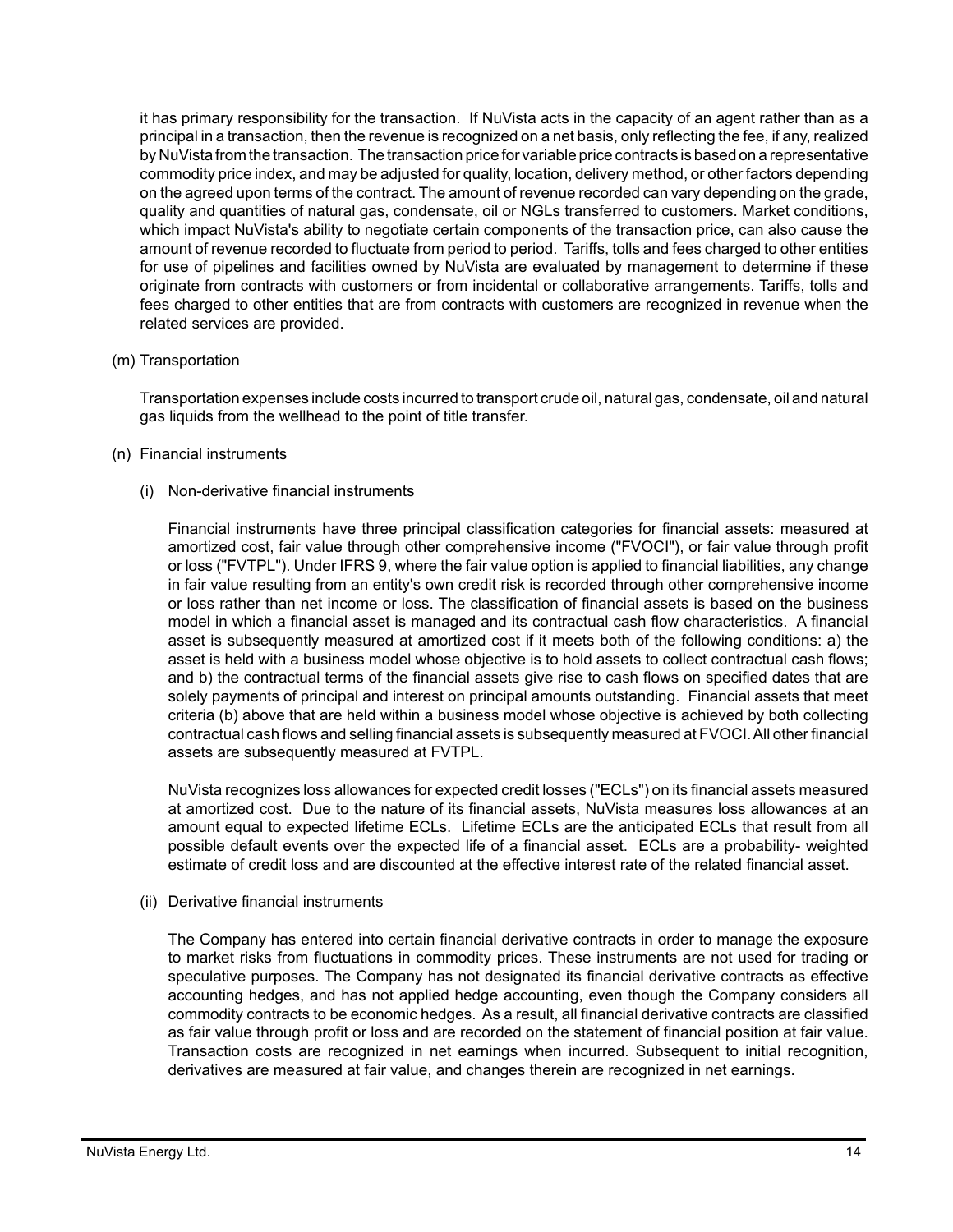The Company has accounted for its forward physical delivery sales contracts, which were entered into and continue to be held for the purpose of receipt or delivery of non-financial items, in accordance with its expected purchase, sale or usage requirements as executory contracts. As such, these contracts are not considered to be derivative financial instruments and have not been recorded at fair value on the statement of financial position. Realized gains or losses from natural gas and oil commodity physical delivery sales contracts are recognized in oil and natural gas revenue as the contracts are settled.

Embedded derivatives are separated from the host contract and accounted for separately if the economic characteristics and risks of the host contract and the embedded derivative are not closely related, a separate instrument with the same terms as the embedded derivative would meet the definition of a derivative, and the combined instrument is not measured at fair value through profit or loss. Changes in the fair value of separable embedded derivatives are recognized in net earnings.

### (o) Share capital

Common shares are classified as equity. Incremental costs directly attributable to the issue of common shares and share options are recognized as a deduction from equity, net of any tax effects.

### (p) Share-based compensation

The Company has four types of incentive plans: stock options, director deferred share unit ("DSU") plan, performance share awards ("PSA") and restricted share awards ("RSA") that may be granted to directors, officers and employees.

The Company's stock option plan provides the stock option holder with the right to purchase common shares. The Company uses the fair value method for valuing stock option grants using the Black-Scholes option pricing model. Under this method, the compensation cost attributable to all share options granted is measured at fair value at the grant date and expensed over the vesting period to share-based compensation expense with a corresponding increase to contributed surplus. Upon the exercise of stock options, consideration received together with the amount previously recognized in contributed surplus is recorded as an increase to share capital. A forfeiture rate is estimated on the grant date and is subsequently adjusted each period to reflect the actual number of options that are expected to vest.

The Company's DSU plan entitles participants to receive cash based on the Company's share price at the time of retirement. A liability for expected cash payments is accrued over the life of the DSUs based on the market price of the Company's common shares. Compensation expense is recorded in net earnings as share-based compensation expense.

The RSA and PSA incentive plans allows a holder of the RSA and of PSA to receive common shares upon vesting. Grants under the PSA plan are multiplied by a payout multiplier ranging from 0 to 2.0x, determined by the Board based on an assessment of the Company's achievement of predefined corporate performance measures. The Company uses the fair value method for valuing RSA and PSA grants using the Black-Scholes option pricing model. This fair value is recognized as share-based compensation expense over the vesting period with a corresponding increase to contributed surplus. The amount of the compensation expense is reduced by an estimated forfeiture rate determined at the date of the grant. Upon vesting of the RSAs and PSAs the previously recognized value in contributed surplus will be recorded as an increase to share capital.

(q) Income taxes

Income tax expense represents the sum of the tax currently payable and the deferred tax. Current tax is the expected tax payable on the taxable income for the year, using tax rates enacted or substantively enacted at the reporting date, and any adjustment to tax payable in respect of previous years.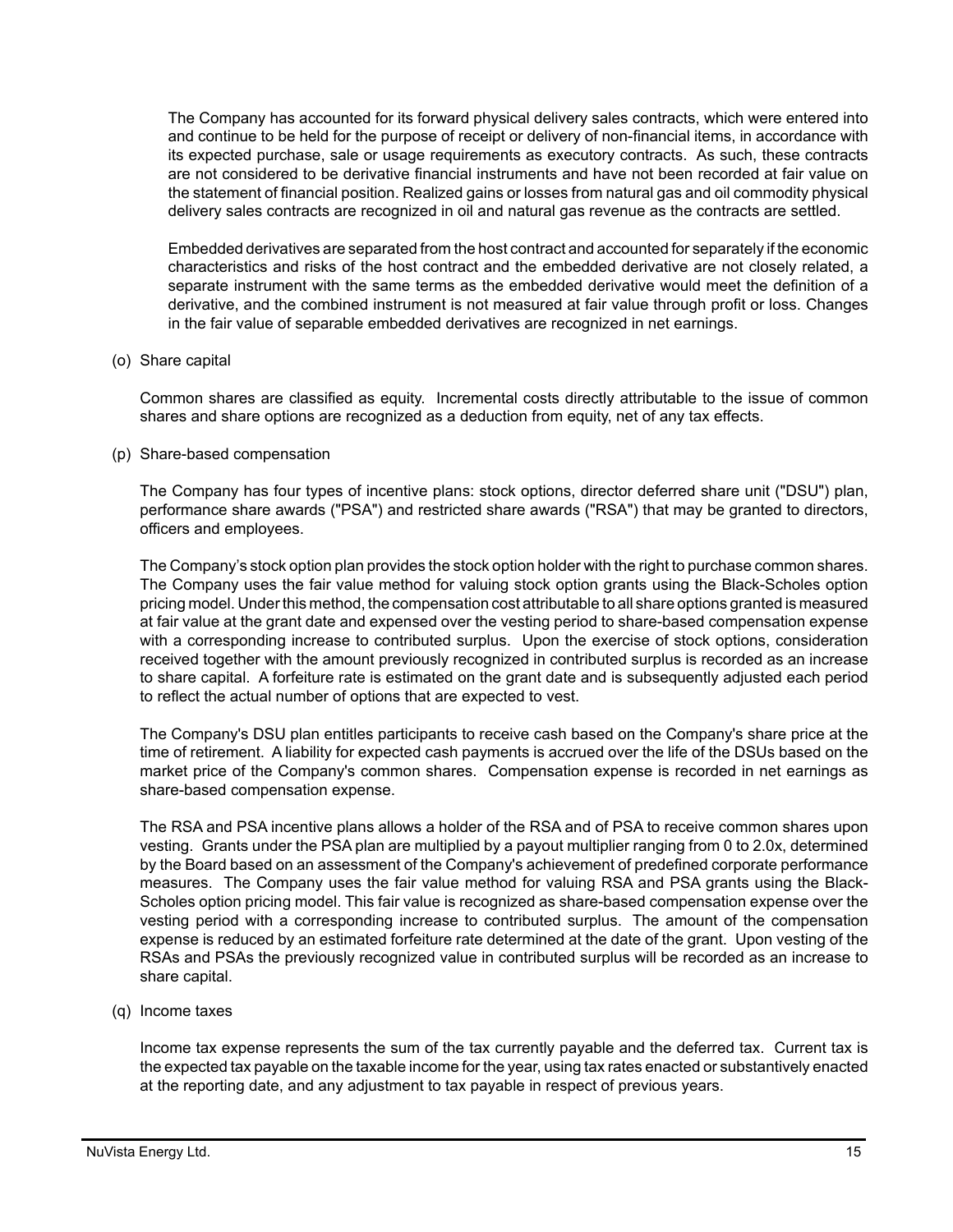Deferred tax is recognized on the temporary differences between the carrying amounts of assets and liabilities for financial reporting purposes and the amounts used for taxation purposes. Deferred tax is measured at the tax rates that are expected to be applied to temporary differences when they reverse, based on the laws that have been enacted or substantively enacted by the reporting date.

A deferred tax asset is recognized to the extent that it is probable that future taxable profits will be available against which the temporary difference can be utilized. Deferred tax assets are reviewed at each reporting date and are reduced to the extent that it is no longer probable that the related tax benefit will be realized. Deferred income tax assets and liabilities are netted in certain circumstances.

Deferred income tax expense is recognized in the statement of earnings except to the extent that it relates to items recognized directly in equity, in which case it is recognized in equity.

### (r) Flow-through shares

The Company finances a portion of its exploration and development activities through the issuance of flowthrough shares. The resource expenditure deductions for income tax purposes related to exploratory and development activities are renounced to investors in accordance with tax legislation. Flow-through shares issued are recorded in share capital at the fair value of common shares on the date of issue. The premium received on issuing flow-through shares is initially recorded as other liabilities termed deferred premium on flow-through shares. As qualifying expenditures are incurred, the premium is reversed and a deferred income tax liability is recorded. The net amount is then recognized as deferred income tax expense.

### (s) Earnings (loss) per share

Basic earnings per share is calculated by dividing the net earnings or losses attributable to common shareholders of the Company by the weighted average number of common shares outstanding during the period.

Diluted per share amounts reflect the potential dilution that could occur if securities or other contracts to issue common shares were exercised into common shares. The Company calculates the dilutive impact of common shares assuming the proceeds received from the pro forma exercise of in-the-money stock options, RSAs and PSAs are used to purchase common shares at average market prices.

### **5. Environmental remediation**

During the third quarter of 2015, the Company identified a leak in a remote pipeline carrying oil emulsion in the non core area of Northwest Alberta. The pipeline was immediately shut down and the Company's emergency response plan was activated. The Company recorded \$9.3 million in environmental remediation expense in 2015. To date, \$8.7 million has been spent. In the second quarter of 2017, the Company received insurance proceeds related to this event in the amount of \$2.6 million. These proceeds have been recognized as environmental remediation recovery.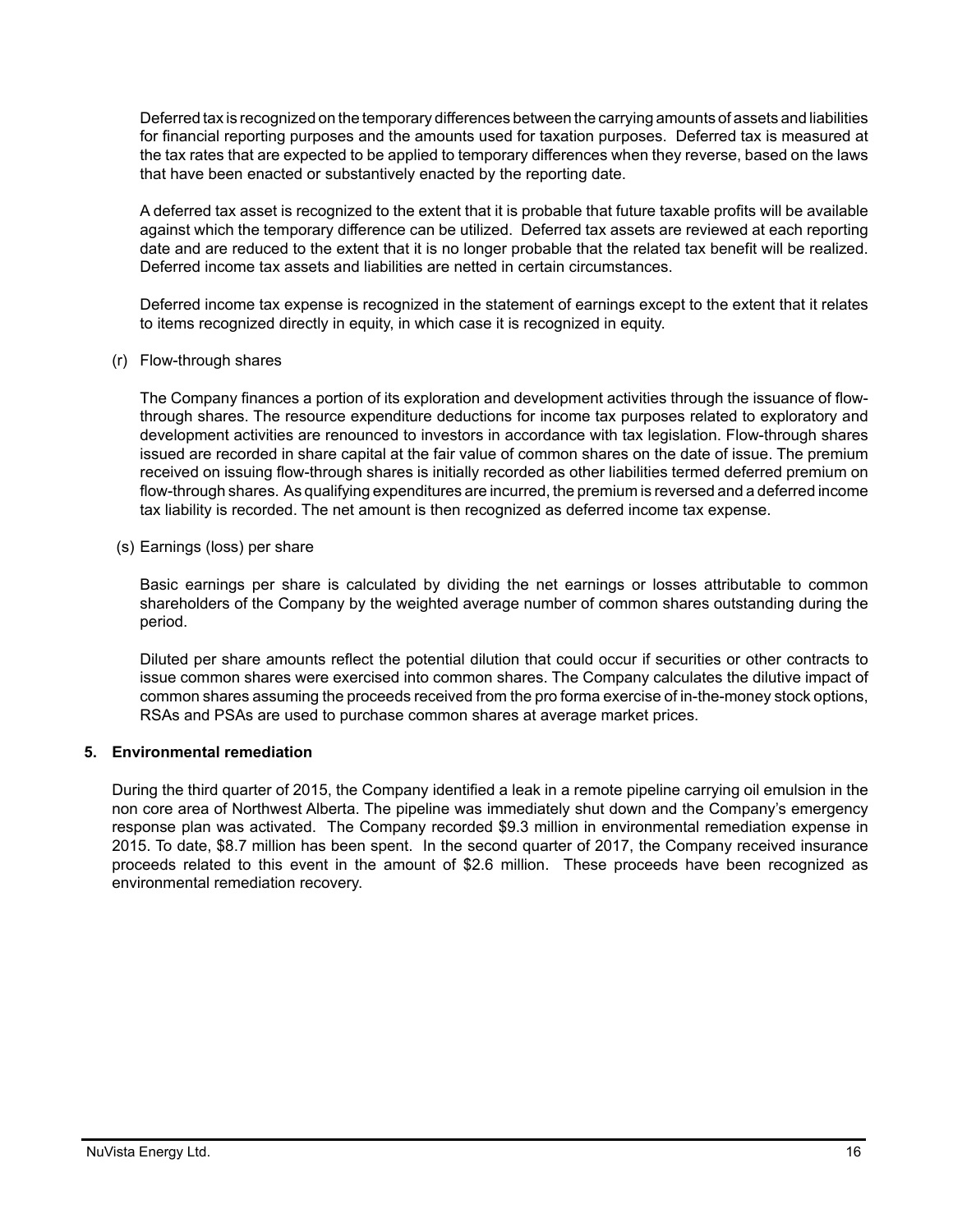## **6. Acquisitions**

On September 6, 2018, the Company acquired Cenovus Pipestone ULC and Cenovus Pipestone Partnership (the "Pipestone Acquisition"), which held assets in the Pipestone area of Northwest Alberta (the "Acquired Assets") for an estimated total cash consideration of \$619.4 million including customary adjustments. Subsequently, all of the Acquired Assets were assumed by NuVista and the ULC and partnership were dissolved. The Company has classified the assets into the existing Wapiti Montney CGU.

Transaction costs incurred by the Company totaling \$2.6 million related to the Pipestone Acquisition were expensed.

The Pipestone Acquisition has been accounted for as a business combination in accordance with IFRS 3, with the operating results included in the Company's financial and operating results commencing on the closing date of the acquisition.

The total consideration paid and estimates of the fair value of the assets acquired and liabilities assumed as of the date of the acquisition are set forth in the table below. All amounts are final.

| Net proceeds from equity issuance | 366.594 |
|-----------------------------------|---------|
| Borrowings on credit facility     | 252.850 |
| <b>Cash consideration paid</b>    | 619.444 |

| Property, plant and equipment     | 676,436   |
|-----------------------------------|-----------|
| Exploration and evaluation        | 28.122    |
| Asset retirement obligations      | (11, 141) |
| Deferred tax liabilities          | (73, 973) |
| Fair value of net assets acquired | 619.444   |

The fair value of the property, plant and equipment has been determined using estimates of proved and probable reserves evaluated at December 31, 2018 by an independent reserves evaluator and adjusted for operations and the capital program between September 6, 2018 and the effective date of the reserves valuation. The fair value of exploration and evaluation assets was estimated with reference to recent land sales in similar areas. The fair value of asset retirement obligations was initially estimated using internal estimates of timing and estimated costs associated with the abandonment and reclamation of the wells and facilities acquired, using a credit adjusted rate of 7.5%.

Included in the statement of earnings and comprehensive income are the following amounts relating to the Pipestone Acquisition, from the respective closing date to December 31, 2018.

| Petroleum and natural gas revenues               | 28.363 |
|--------------------------------------------------|--------|
| Royalties, operating and transportation expenses |        |

Had the Pipestone Acquisition closed on January 1, 2018, the Company's pro forma results of petroleum and natural gas revenues, royalties, operating and transportation expenses for the year ended December 31, 2018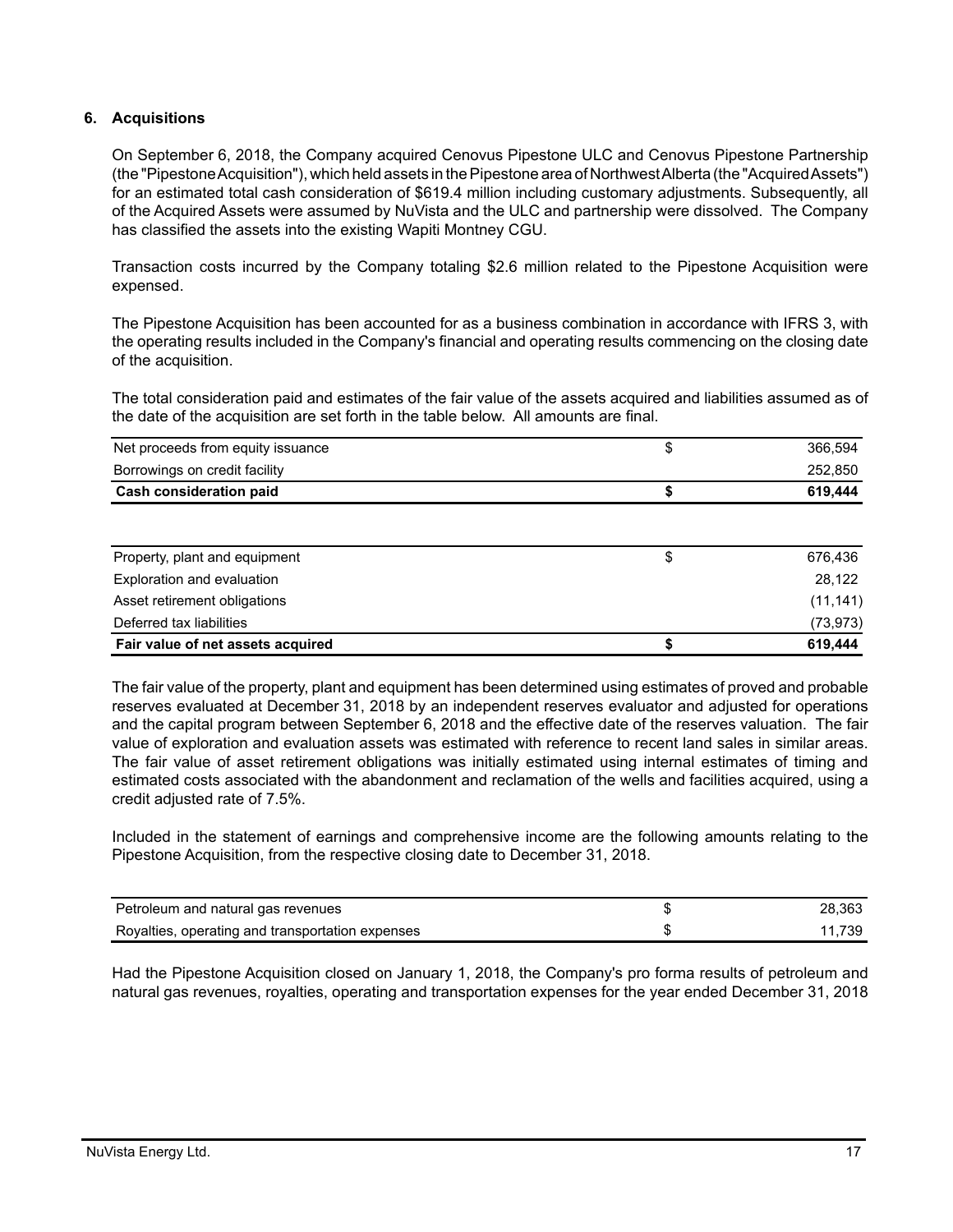would have been as follows:

|                                                  | NuVista, as stated in the<br>statement of earnings and<br>comprehensive net income | <b>Pipestone</b><br><b>Acquisition</b><br>(from Jan 1 to<br>closing date) | <b>Pro forma</b><br>(unaudited) |
|--------------------------------------------------|------------------------------------------------------------------------------------|---------------------------------------------------------------------------|---------------------------------|
| Petroleum and natural gas revenues               | 555.849 \$                                                                         | 61.843 \$                                                                 | 617.692                         |
| Royalties, transportation and operating expenses | 204.975 \$                                                                         | 29.685 \$                                                                 | 234.660                         |

## **7. Exploration and evaluation assets**

|                                                     |    | 2018        | 2017     |
|-----------------------------------------------------|----|-------------|----------|
| Balance, January 1                                  | \$ | 64,298 \$   | 73,667   |
| Additions                                           |    | 4,872       | 5,817    |
| Acquisitions (note 6)                               |    | 28,122      |          |
| <b>Dispositions</b>                                 |    |             | (2,921)  |
| Capitalized share-based compensation (note 17)      |    | 336         | 1,211    |
| Transfers to property, plant and equipment (note 8) |    | (64, 753)   | (5, 117) |
| Expiries (exploration and evaluation expense)       |    | (2,710)     | (6,932)  |
| Impairment                                          |    |             | (1, 427) |
| Balance, end of period                              | S  | $30,165$ \$ | 64,298   |

At December 31, 2018, there were no indicators of impairment in NuVista's E&E assets, therefore an impairment test was not performed.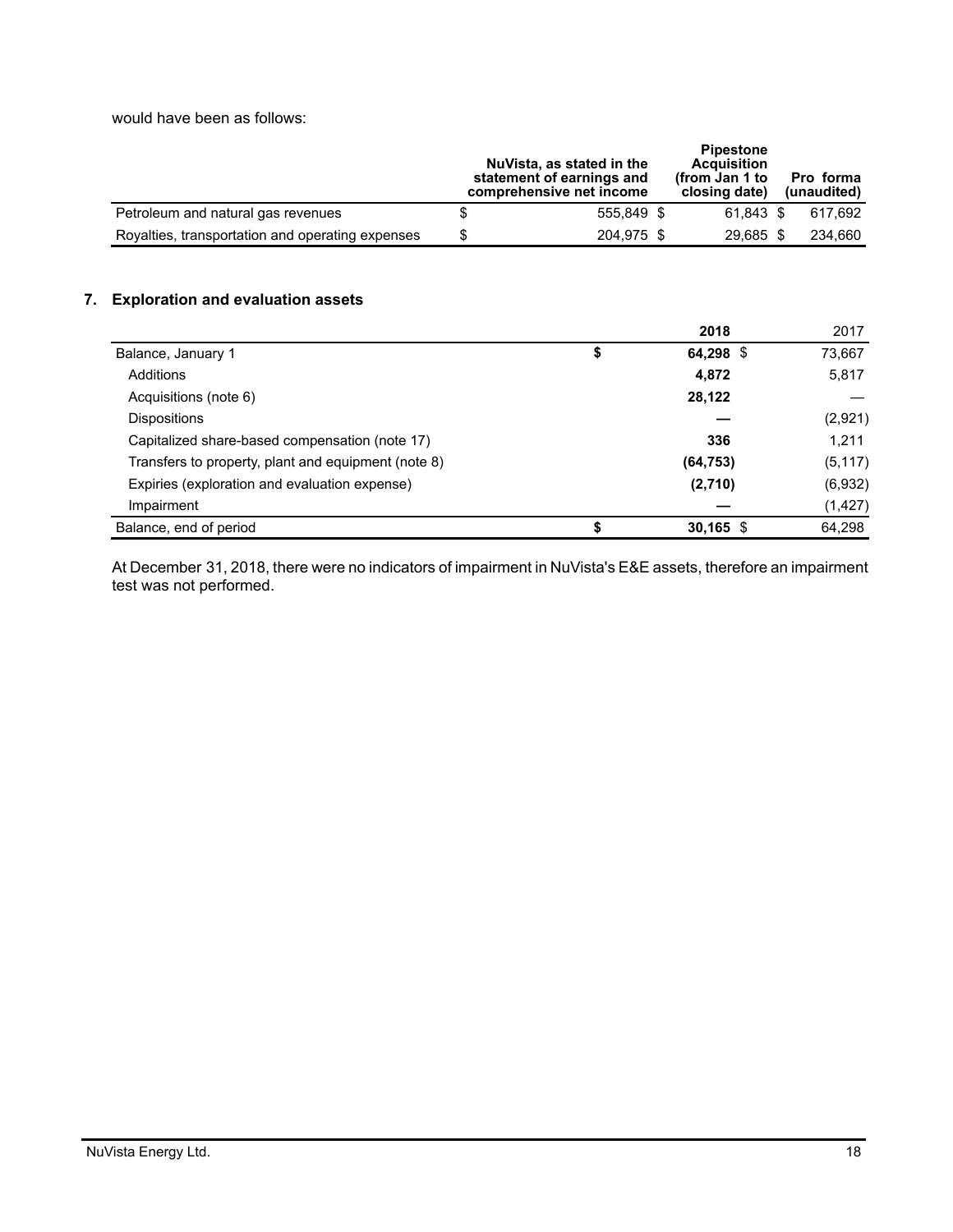### **8. Property, plant and equipment**

|                                                                                                                                                                   | 2018                                         | 2017                                    |
|-------------------------------------------------------------------------------------------------------------------------------------------------------------------|----------------------------------------------|-----------------------------------------|
| Cost                                                                                                                                                              |                                              |                                         |
| Balance, January 1                                                                                                                                                | \$<br>1,671,300 \$                           | 1,406,357                               |
| Additions                                                                                                                                                         | 335.920                                      | 314,535                                 |
| Acquisitions (note 6)                                                                                                                                             | 676,436                                      |                                         |
| Dispositions                                                                                                                                                      | (562)                                        | (63, 237)                               |
| Capitalized share-based compensation (note 17)                                                                                                                    | 1,313                                        |                                         |
| Change in asset retirement obligations (note 11)                                                                                                                  | 30,828                                       | 8,528                                   |
| Transfers from exploration and evaluation assets (note 7)                                                                                                         | 64,753                                       | 5,117                                   |
| Balance, end of period                                                                                                                                            | \$<br>2,779,988 \$                           | 1,671,300                               |
| Accumulated depletion, depreciation and amortization<br>Balance, January 1<br>Depletion, depreciation, amortization and impairment expense<br><b>Dispositions</b> | \$<br>2018<br>644,184 \$<br>156,080<br>(402) | 2017<br>557,361<br>135,588<br>(48, 765) |
| Balance, end of period                                                                                                                                            | \$<br>799,862 \$                             | 644,184                                 |
|                                                                                                                                                                   | 2018                                         | 2017                                    |
| <b>Carrying value</b><br>Balance, January 1                                                                                                                       | \$<br>1,027,116 \$                           | 848,996                                 |
| Balance, end of period                                                                                                                                            | \$<br>1,980,126 \$                           | 1,027,116                               |

During the year ended December 31, 2018 and 2017, there were no indicators of impairment or reversal of impairment identified on any of the Company's CGU's within property, plant & equipment, therefore an impairment test was not performed.

## **9. Long-term debt**

At December 31, 2018, the Company had a \$450 million (December 31, 2017 - \$310 million) extendible revolving term credit facility available from a syndicate of Canadian chartered banks. The credit facility was increased from \$310 million upon closing of the Pipestone Acquisition on September 6, 2018. Borrowing under the credit facility may be made by prime loans, bankers' acceptances and/or US libor advances. These advances bear interest at the bank's prime rate and/or at money market rates plus a borrowing margin. For the year ended December 31, 2018, borrowing costs averaged 3.3% (December 31, 2017 – 3.0%). The credit facility is secured by a first floating charge debenture, general assignment of book debts and the Company's oil and natural gas properties and equipment. The credit facility has a 364-day revolving period and is subject to an annual review by the lenders, at which time the lenders can extend the revolving period or can request conversion to a one year term loan. During the revolving period, a review of the maximum borrowing amount occurs annually on or before April 30 and semi-annually on or before October 31. During the term period, no principal payments would be required until a year after the revolving period matures on April 30, in the event of a reduction or the credit facility not being renewed. The semi annual review was completed in the fourth quarter, with no change to the credit facility. The next review is scheduled for on or before April 30, 2019.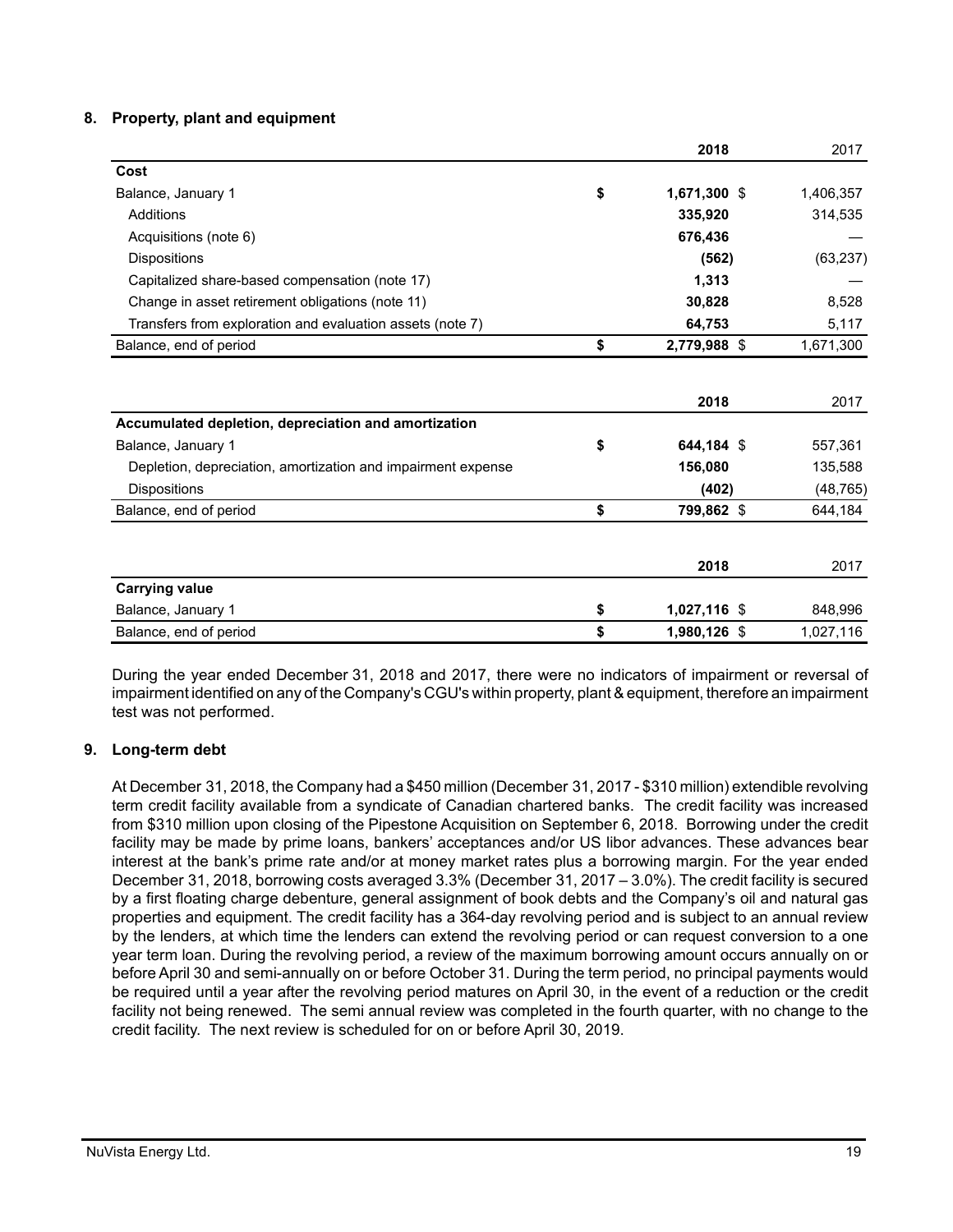As at December 31, 2018, the Company had drawn \$257.4 million on its credit facility (December 31, 2017 – \$125.7 million) and had outstanding letters of credit of \$7.8 million, which reduce the credit available on the credit facility. The credit facility does not contain any financial covenants, but the Company is subject to various nonfinancial covenants under its credit facility. These covenants are monitored on a regular basis and as at December 31, 2018, the Company was in compliance with all covenants.

### **10. Senior unsecured notes**

On March 2, 2018, the Company issued \$220.0 million aggregate principal amount of 6.50% senior unsecured notes due March 2, 2023 ("2023 Notes"). Interest is payable semi-annually in arrears. The 2023 Notes are fully and unconditionally guaranteed as to the payment of principal and interest, on a senior unsecured basis by the Company. There are no maintenance or financial covenants.

The 2023 Notes are non-callable by the Company prior to March 2, 2020. At any time on or after March 2, 2020, the Company may redeem all or part of the 2023 Notes at the redemption prices set forth in the table below plus any accrued and unpaid interest:

| 12 month period ended: | Percentage |
|------------------------|------------|
| March 2, 2021          | 103.250%   |
| March 2, 2022          | 101.625%   |
| March 2, 2023          | 100.000%   |

If a change of control occurs, each holder of the 2023 Notes will have the right to require the Company to purchase all or any part of that holder's 2023 Notes for an amount in cash equal to 101% of the aggregate principal repurchased plus accrued and unpaid interest.

On June 22, 2016, the Company issued \$70.0 million of 9.875% senior unsecured notes ("2021 Notes") with a 5 year term by way of private placement. Proceeds net of discount and costs amounted to \$66.9 million. Interest is payable in equal quarterly installments in arrears. The 2021 Notes are fully and unconditionally guaranteed as to the payment of principal and interest, on a senior unsecured basis by the Company. There are no maintenance financial covenants. On March 2, 2018, part of the proceeds from the 2023 Notes were used to redeem the full aggregate principal amount of \$70.0 million the Company's existing 2021 Notes, resulting in an agreed redemption call premium of \$6.6 million and \$2.2 million of remaining accretion of the carrying value which is included in financing costs, for a total incremental expense on redemption of \$8.8 million.

### **11. Asset retirement obligations**

|                                                | 2018              | 2017     |
|------------------------------------------------|-------------------|----------|
| Balance, January 1                             | \$<br>72,430 \$   | 75,463   |
| Accretion expense                              | 1,776             | 1,524    |
| Liabilities acquired                           | 11,141            |          |
| Change in discount rate, Pipestone Acquisition | 17,571            |          |
| Liabilities incurred                           | 3,291             | 3,698    |
| Liabilities disposed                           | (14)              | (3,272)  |
| Change in estimates and discount rate          | 9,966             | 4,830    |
| Liabilities settled                            | (13, 458)         | (9, 813) |
| Balance, end of period                         | 102,703 \$        | 72,430   |
| Expected to be incurred within one year        | \$<br>$12,500$ \$ | 14,250   |
| Expected to be incurred beyond one year        | \$<br>$90,203$ \$ | 58,180   |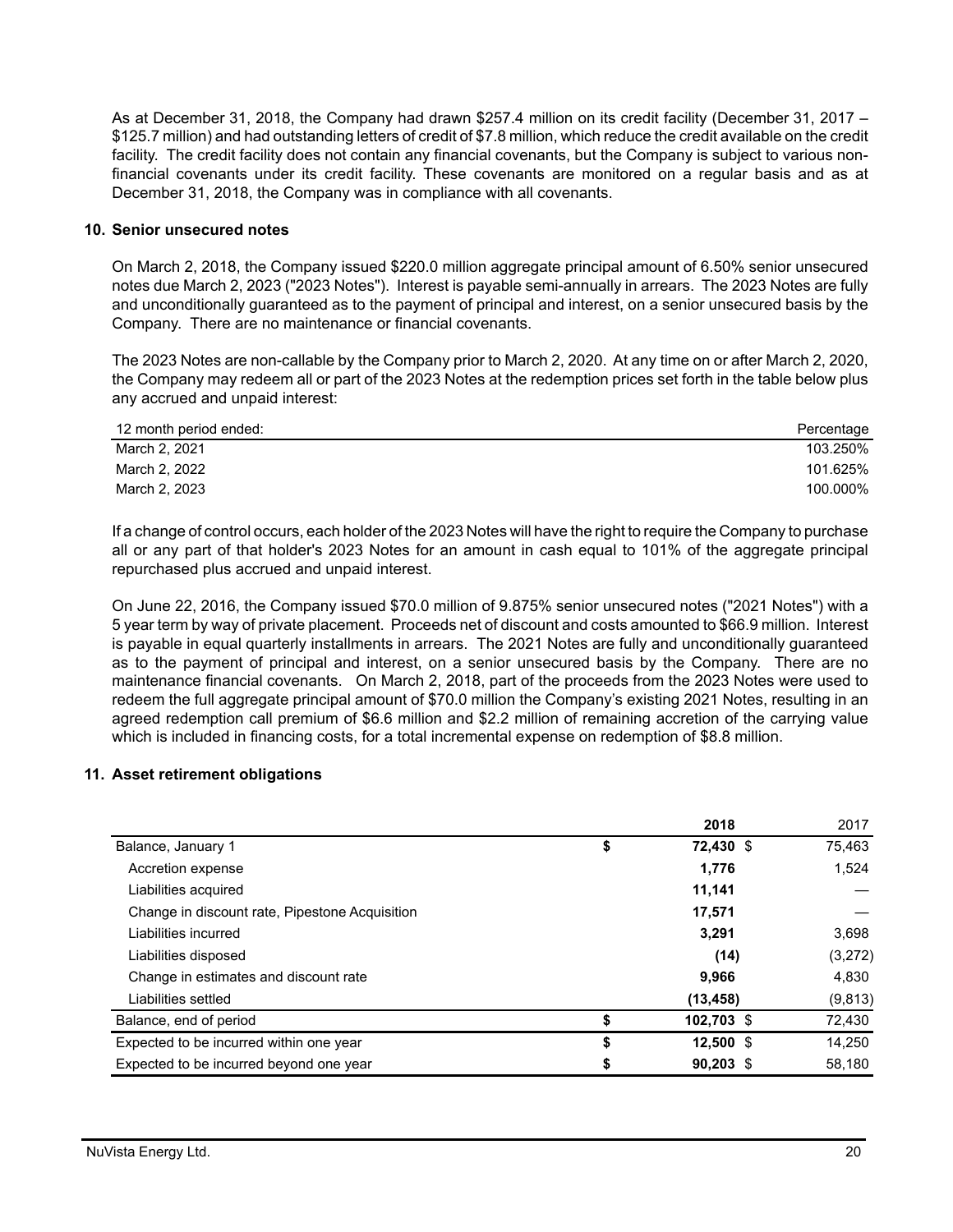The Company's asset retirement obligations are based on estimated costs to reclaim and abandon ownership interests in oil and natural gas assets including well sites, gathering systems and processing facilities. At December 31, 2018, the estimated total undiscounted, uninflated amount of cash flows required to settle the asset retirement obligations is \$106.0 million (December 31, 2017 – \$75.9 million), which is estimated to be incurred within the next 50 years. The Bank of Canada's long-term risk-free bond rate of 2.2% (December 31, 2017 – 2.4%) and an inflation rate of 2.0% (December 31, 2017 – 2.0%) were used to calculate the net present value of the asset retirement obligations.

Asset retirement obligations acquired pursuant to the Pipestone Acquisition were initially recognized in accordance with IFRS at fair value using a credit adjusted interest rate of 7.5%. They were subsequently revalued using the respective Bank of Canada long term risk-free bond rate of 2.4% resulting in a combined change \$17.6 million.

### **12. Deferred income taxes**

The tax provision differs from the amount computed by applying the combined Canadian federal and provincial statutory income tax rates to income before deferred income tax expense (benefit) as follows:

|                                                   | 2018                | 2017      |
|---------------------------------------------------|---------------------|-----------|
| Income before tax                                 | \$<br>191,723<br>\$ | 76.994    |
| Expected tax rate $(1)$                           | 27.00%              | 27.00%    |
| Expected income tax expense                       | 51,765              | 20,788    |
| Non-deductible expenses                           | (204)               | 1,353     |
| Flow-through share renunciations                  | 4,117               |           |
| Change in unrecognized deferred income tax assets |                     | (39, 469) |
| Other                                             | (200)               | (46)      |
| Deferred income tax expense (benefit)             | 55.478              | (17,374)  |

 $(1)$  The statutory rate consists of the combined statutory rates for the Company for the years ended December 31, 2018 and 2017.

The significant components of the net deferred income tax liability (asset) are as follows:

|                                    | 2018             | 2017      |
|------------------------------------|------------------|-----------|
| Deferred tax liability             |                  |           |
| Oil and natural gas properties     | \$<br>184,764 \$ | 59,317    |
| Financial derivative contracts     | 31,657           | 6,441     |
| Senior unsecured notes             | 1,109            |           |
|                                    | 217,530          | 65,758    |
| Deferred tax assets                |                  |           |
| Asset retirement obligations       | (27, 730)        | (19, 556) |
| Share issue costs                  | (6,940)          | (1, 324)  |
| Non-capital losses                 | (73, 787)        | (62, 961) |
| Other                              | (661)            | (594)     |
|                                    | (109, 118)       | (84, 435) |
| Net deferred tax liability (asset) | \$<br>108,412 \$ | (18,677)  |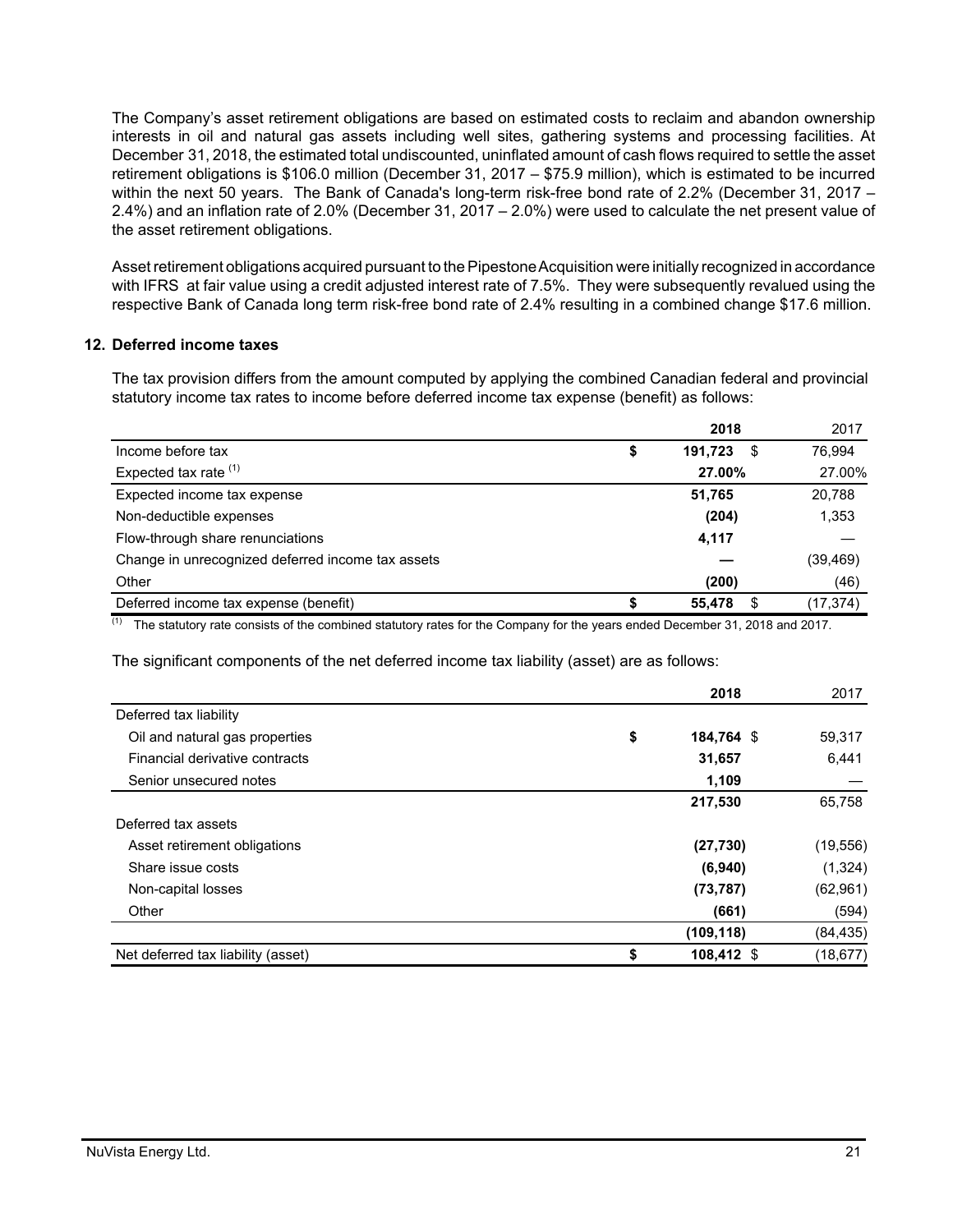A continuity of the net deferred tax liability is detailed in the following tables:

| Assets (liability)             |    | Balance.<br>January 1, 2018 | Recognized in<br>profit or loss | Recognized<br>in equity  | Other                | Balance,<br><b>December 31, 2018</b> |
|--------------------------------|----|-----------------------------|---------------------------------|--------------------------|----------------------|--------------------------------------|
| Oil and natural gas properties | \$ | $(59,317)$ \$               | (51,474) \$                     | $\overline{\phantom{0}}$ | $(73, 973)$ \$<br>\$ | (184, 764)                           |
| Asset retirement obligations   |    | 19,556                      | 8.174                           |                          |                      | 27,730                               |
| Share issue costs              |    | 1,324                       | 636                             | 4.980                    |                      | 6,940                                |
| Senior unsecured notes         |    |                             | (1, 109)                        |                          |                      | (1, 109)                             |
| Financial derivative contracts |    | (6, 441)                    | (25, 216)                       |                          |                      | (31, 657)                            |
| Non-capital losses             |    | 62.961                      | 10,826                          |                          |                      | 73,787                               |
| Other                          |    | 594                         | 2,685                           | (2,618)                  |                      | 661                                  |
| Total                          | S  | 18,677 \$                   | $(55, 478)$ \$                  | $2,362$ \$               | $(73, 973)$ \$       | (108, 412)                           |

| Asset (liability)              | <b>Balance</b><br>January 1, 2017 | Recognized in<br>profit or loss | Recognized<br>in equity  | Other                | Balance,<br>December 31, 2017 |
|--------------------------------|-----------------------------------|---------------------------------|--------------------------|----------------------|-------------------------------|
| Oil and natural gas properties | $(40, 226)$ \$<br>\$              | $(19,091)$ \$                   | $\qquad \qquad \qquad$   | -\$<br>$\frac{1}{2}$ | (59, 317)<br>\$               |
| Asset retirement obligations   | 20,375                            | (819)                           |                          |                      | 19,556                        |
| Share issue costs              | 1,129                             | (1, 108)                        |                          | 1.303                | 1.324                         |
| Financial derivative contracts | 2,098                             | (8,539)                         |                          |                      | (6, 441)                      |
| Non-capital losses             | 16.360                            | 46,601                          |                          |                      | 62,961                        |
| Other                          | 264                               | 330                             |                          |                      | 594                           |
| Total                          | $\overline{\phantom{0}}$          | 17.374 \$<br>-S                 | $\overline{\phantom{0}}$ | $1.303$ \$<br>- \$   | 18,677                        |

The Company has \$273 million of non capital losses available which expire between 2026 and 2038.

### **13. Share capital**

#### Common shares

|                                                                             |               | 2018        |             |   | 2017      |
|-----------------------------------------------------------------------------|---------------|-------------|-------------|---|-----------|
|                                                                             | <b>Number</b> | Amount      | Number      |   | Amount    |
| Balance, January 1                                                          | 174,003,588   | \$1,276,426 | 172,745,647 | S | 1,265,988 |
| Issued for cash on offering of common shares                                | 47,415,801    | 384,068     |             |   |           |
| Issued for cash on offering of flow-through common<br>shares <sup>(1)</sup> | 2,756,880     | 22.331      |             |   |           |
| Issued for cash on exercise of stock options                                | 808.604       | 5.201       | 1.022.022   |   | 5.738     |
| Contributed surplus transferred on exercise of stock<br>options             |               | 1,806       |             |   | 1,976     |
| Conversion of restricted share awards                                       | 321,182       | 2.092       | 235.919     |   | 1,422     |
| Share issue costs <sup>(2)</sup>                                            |               | (13, 465)   |             |   | 1,302     |
| Elimination of deficit                                                      |               | (462, 392)  |             |   |           |
| Balance, end of period                                                      | 225.306.055   | \$1.216.067 | 174,003,588 | S | 1.276.426 |

<sup>(1)</sup> Net of implied premium of \$2.6 million (2017 - nil) on flow-through share price compared to common share issue price.

 $(2)$  Net of deferred tax benefit of \$5.0 million (2017 - nil).

In August, 2018, the Company issued 47.4 million common shares at a price of \$8.10 per share for gross proceeds of \$384.1 million. Common shares totaling 21.0 million were issued pursuant to a bought deal equity financing, and an additional 26.4 million were issued pursuant to a private placement. The Company also issued 2.8 million shares pursuant to a private placement, on a flow-through basis in respect of Canadian Development Expenses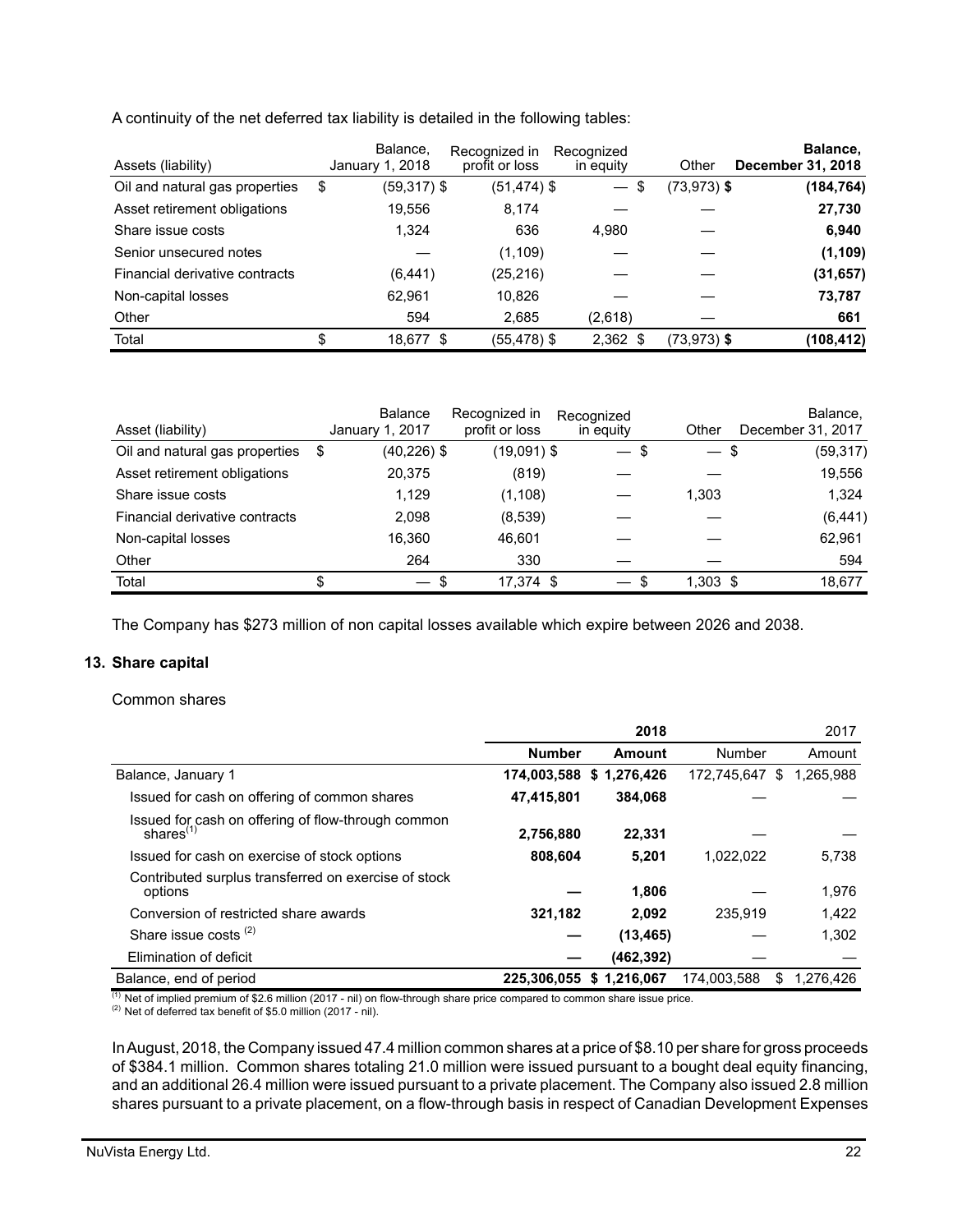("CDE") at a price of \$9.05 per share for gross proceeds of \$24.9 million. The implied premium on the flowthrough common shares was determined to be \$2.6 million on the date of issue. Under the terms of the flowthrough share agreements, the Company is committed to spend \$24.9 million on qualifying CDE prior to December 31, 2018. At December 31, 2018, the Company has fulfilled its commitment.

At the Company's annual general meeting on May 8, 2018, shareholders approved a resolution to reduce share capital for accounting purposes, without payment of or a reduction to stated or paid-up capital, by the amount of the deficit on December 31, 2017 of \$462.4 million.

### **14. Earnings per share**

The following table summarizes the weighted average common shares used in calculating net earnings per share:

|                                            |         | <b>Year ended December 31</b> |
|--------------------------------------------|---------|-------------------------------|
| (thousands of shares)                      | 2018    | 2017                          |
| Weighted average common shares outstanding |         |                               |
| Basic                                      | 190.568 | 173.221                       |
| Diluted                                    | 191.240 | 173.882                       |

### **15. Petroleum and natural gas revenues**

NuVista produces natural gas, condensate, oil and NGLs from its assets in the Wapiti Montney area of Alberta. The Company sells its production pursuant to fixed-price or variable-price physical delivery contracts. The transaction price for variable-price contracts is based on benchmark commodity price, adjusted for quality, location or other factors whereby each component of the pricing formula can be either fixed or variable, depending on the contract terms. Under the contracts, NuVista is required to deliver fixed or variable volumes of commodity to the contract counterparty.

Petroleum and natural gas revenue is recognized when NuVista gives up control of the unit of production at the delivery point agreed to under the terms of the contract. The amount of production revenue recognized is based on the agreed transaction price and the volumes delivered. Any variability in the transaction price relates specifically to NuVista's efforts to transfer production and therefore the resulting revenue is allocated to the production delivered in the period to which the variability relates. NuVista does not have any factors considered to be constraining in the recognition of revenue with variable pricing factors.

NuVista enters into contracts with customers with terms ranging from one month to seven years.

Under its contracts with customers, NuVista is required to deliver volumes of natural gas, condensate, oil and NGLs to agreed upon locations where control over the delivered volumes is transferred to the customer. In instances where the third party marketer takes title of NuVista's product but uses NuVista's pipeline contract to deliver the product to the end customer, a portion of the natural gas revenue is recognized as natural gas price diversification revenue. Revenue is recognized when control of each unit of product is transferred to the customer with revenue due on the 25th day of the month following delivery.

NuVista's customers are primarily oil and natural gas marketers and partners in joint operations in the oil and natural gas industry. Concentration of credit risk is mitigated by marketing production to several oil and natural gas marketers under customary industry and payment terms. NuVista reviews the credit worthiness and obtains certain financial assurances from customers prior to entering sales contracts. The financial strength of the Company's customers is reviewed on a routine basis.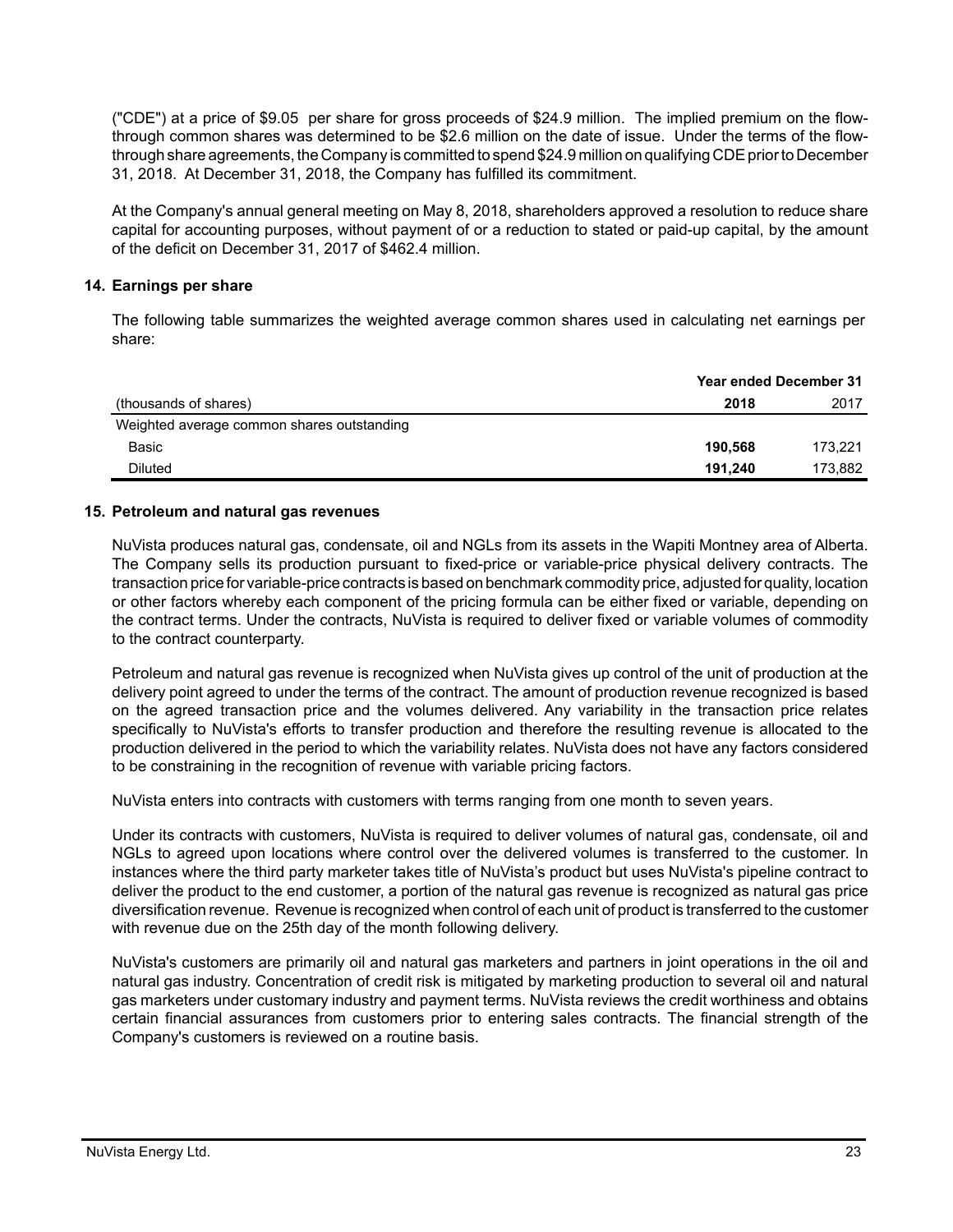The following table summarizes petroleum and natural gas revenue by product:

|                                         |            | <b>Year ended December 31</b> |
|-----------------------------------------|------------|-------------------------------|
|                                         | 2018       | 2017                          |
| Natural gas revenue <sup>(1)</sup>      | 185,170 \$ | 140,350                       |
| Condensate & oil revenue                | 328.083    | 219.561                       |
| NGL revenue <sup>(2)</sup>              | 42.596     | 17.835                        |
| Total petroleum and natural gas revenue | 555,849    | 377.746                       |

(1) Natural gas revenue includes price risk management gains and losses on physical delivery sale contracts. For the year ended December 31, 2018, our physical delivery sales contracts resulted in a gain of \$18.3 million (2017 – \$21.4 million gain).<br><sup>(2)</sup> Includes butane, propane, ethane and an immaterial amount of sulphur revenue.

A breakdown of natural gas revenue is as follows:

|                                                        | <b>Year ended December 31</b> |            |         |
|--------------------------------------------------------|-------------------------------|------------|---------|
|                                                        |                               | 2018       | 2017    |
| Natural gas revenue - AECO reference price (1)         | ъ                             | 79,439 \$  | 93,659  |
| Heat/value adjustment <sup>(2)</sup>                   |                               | 7.618      | 8,861   |
| Transportation revenue (3)                             |                               | 26,467     | 8,035   |
| Natural gas market diversification revenue             |                               | 53,342     | 8.418   |
| AECO physical delivery price risk management gains (4) |                               | 18.304     | 21,377  |
| Total natural gas revenue                              |                               | 185,170 \$ | 140,350 |

 $(1)$  Annual average AECO 7A monthly index.

(2) Based on NuVista's historical adjustment of 9-10%.

(3) Cost of gas transportation from the transfer of custody sales point to the final sales point.

<sup>(4)</sup> Excludes price risk management realized and unrealized gains and losses on financial derivative commodity contracts but includes gains and losses on physical sale contracts.

Included in the accounts receivable at December 31, 2018 is \$39.7 million (December 31, 2017 - \$41.5 million) of accrued petroleum and natural gas revenue related to deliveries for periods prior to the reporting date. There were no significant adjustments for prior period accrued petroleum and natural gas revenue reflected in the Company's current period.

#### **16. Capital management**

The Company manages its capital structure and makes adjustments to it in response to changes in economic conditions and the risk characteristics of the underlying assets. NuVista is able to change its capital structure by issuing new shares, new debt, or changing capital expenditures relative to adjusted funds flow.

NuVista's long term strategy is to maintain a net debt to annualized current quarter adjusted funds flow ratio of approximately 1.5 times. The actual ratio may fluctuate on a quarterly basis above or below targeted levels due to a number of factors including facility outages, commodity prices and the timing of acquisitions and dispositions. At December 31, 2018, the Company's net debt was 2.0 times its annualized adjusted funds flow.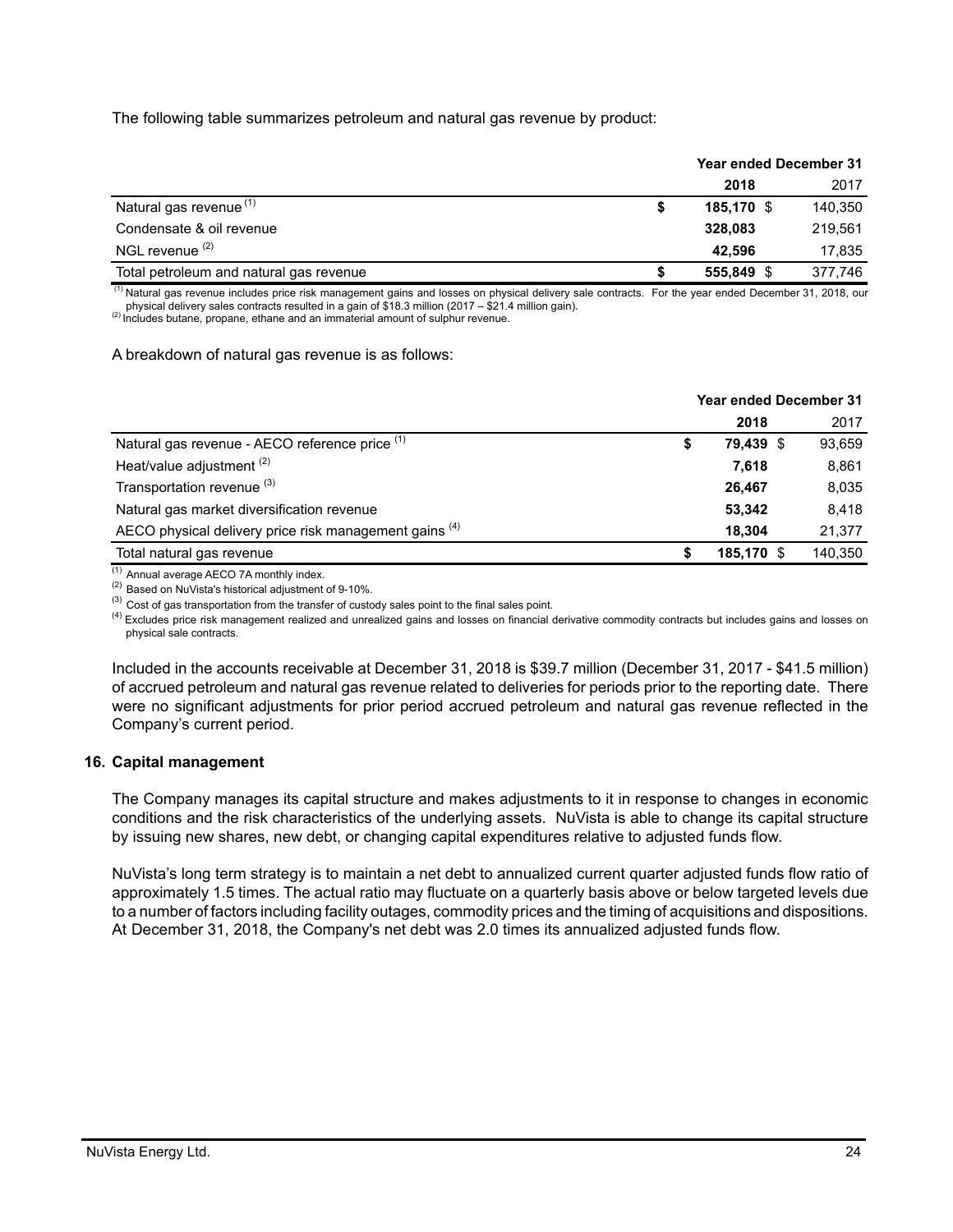### *Adjusted funds flow*

NuVista considers adjusted funds flow to be a key measure that provides a more complete understanding of the Company's ability to generate cash flow necessary to finance capital expenditures, expenditures on asset retirement obligations, and meet its financial obligations. NuVista has calculated adjusted funds flow based on cash flow provided by operating activities, excluding changes in non-cash working capital, asset retirement expenditures and environmental remediation recovery, as management believes the timing of collection, payment, and occurrence is variable and by excluding them from the calculation, management is able to provide a more meaningful performance measure of NuVista's operations on a continuing basis. More specifically, expenditures on asset retirement obligations may vary from period to period depending on the Company's capital programs and the maturity of its operating areas, while environmental remediation recovery relates to an incident that management doesn't expect to occur on a regular basis. The settlement of asset retirement obligations is managed through NuVista's capital budgeting process which considers its available adjusted funds flow.

A reconciliation of adjusted funds flow is presented in the following table:

|                                       | Year ended December 31 |            |         |
|---------------------------------------|------------------------|------------|---------|
|                                       |                        | 2018       | 2017    |
| Cash provided by operating activities |                        | 251.057 \$ | 224.680 |
| Environmental remediation recovery    |                        |            | 2,550   |
| Asset retirement expenditures         |                        | (13, 458)  | (9,813) |
| Change in non-cash working capital    |                        | 67         | 31.913  |
| Adjusted funds flow (1)               |                        | 264,448 \$ | 200,030 |

 $^{(1)}$  Adjusted funds flow as presented does not have any standardized meaning prescribed by IFRS and therefore it may not be comparable with the calculation of similar measures of other entities.

#### *Net debt and total capitalization*

Net debt is used by management to provide a more complete understanding of the Company's capital structure and provides a key measure to assess the Company's liquidity. NuVista has calculated net debt based on cash and cash equivalents, accounts receivable and prepaid expenses, accounts payable and accrued liabilities, long term debt (credit facility) and senior unsecured notes. Total market capitalization and net debt to annualized current quarter adjusted funds flow are used by management and the Company's investors in analyzing the Company's balance sheet strength and liquidity.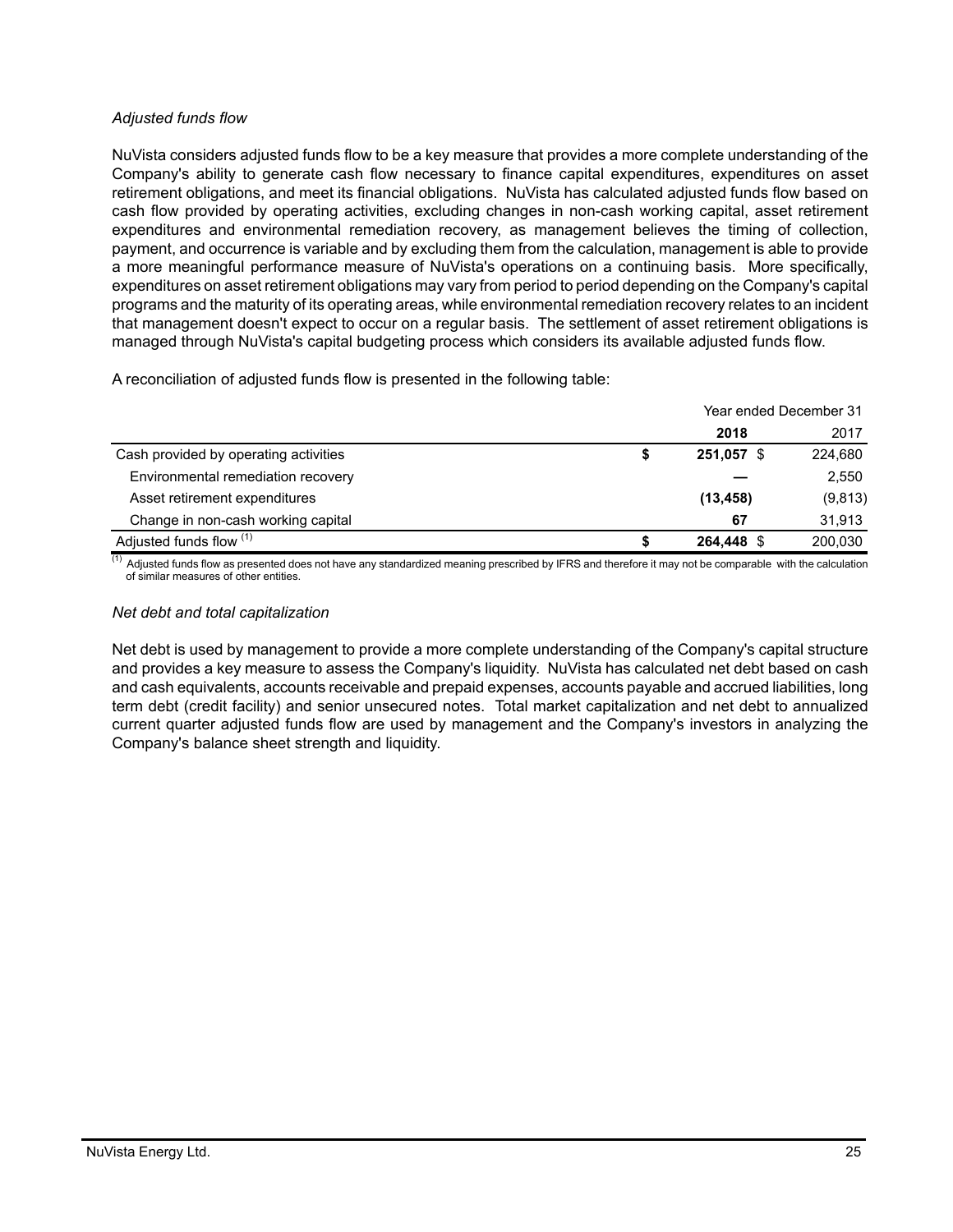The following is a summary of total market capitalization, net debt, net debt to annualized current quarter adjusted funds flow, adjusted funds flow, and debt to adjusted cash flow:

|                                                                     | 2018      | 2017      |
|---------------------------------------------------------------------|-----------|-----------|
| Basic common shares outstanding                                     | 225,306   | 174,004   |
| Share price <sup>(1)</sup>                                          | 4.08      | 8.02      |
| Total market capitalization                                         | 919,248   | 1,395,512 |
| Cash and cash equivalents, accounts receivable and prepaid expenses | (53, 334) | (47, 941) |
| Accounts payable and accrued liabilities                            | 90,074    | 50,725    |
| Long-term debt (credit facility)                                    | 257,395   | 125,725   |
| Senior unsecured notes                                              | 215,892   | 67,680    |
| <b>Other liabilities</b>                                            | 1,381     | 1,747     |
| Net debt $(2)$                                                      | 511,408   | 197,936   |
| Annualized current quarter adjusted funds flow                      | 254,540   | 303,728   |
| Net debt to annualized current quarter adjusted funds flow          | 2.0       | 0.7       |
| Adjusted funds flow (2)                                             | 264,448   | 200,030   |
| Net debt to adjusted funds flow                                     | 1.9       | 1.0       |

 $(1)$  Represents the closing share price on the Toronto Stock Exchange on the last trading day of the period.

<sup>(2)</sup> Net debt as presented does not have any standardized meaning prescribed by IFRS and therefore it may not be comparable with the calculation of similar measures of other entities.

The net debt to annualized current quarter adjusted funds flow ratio represents the time period in years it would take to pay off the net debt if no further capital expenditures were incurred and if adjusted funds flow remained consistent.

### **17. Share-based compensation**

#### Stock options

The Company has established a stock option plan whereby officers, directors and employees may be granted options to purchase common shares. Options granted vest at the rate of 1/3 per year and expire 2.5 years after the vesting date. The maximum number of stock options currently outstanding and available to be issued as at December 31, 2018 is 8.4 million. The following continuity table summarizes the stock option activity:

|                                                  |                      | 2018                                  |              | 2017                                          |
|--------------------------------------------------|----------------------|---------------------------------------|--------------|-----------------------------------------------|
|                                                  | Number of<br>options | Weighted<br>average<br>exercise price | Number of    | Weighted<br>average<br>options exercise price |
| Balance, January 1                               | 6,478,308 \$         | 7.43                                  | 6,368,178 \$ | 7.09                                          |
| Granted                                          | 2,368,461            | 5.82                                  | 1,773,080    | 7.92                                          |
| Exercised                                        | (808, 604)           | 6.43                                  | (1,022,022)  | 5.61                                          |
| Forfeited                                        | (589,332)            | 7.95                                  | (303,371)    | 7.55                                          |
| Expired                                          | (589,342)            | 9.37                                  | (337,557)    | 8.96                                          |
| Balance, end of period                           | 6,859,491 \$         | 6.78                                  | 6,478,308 \$ | 7.43                                          |
| Weighted average share price on date of exercise | 808,604 \$           | 8.74                                  | 1,022,022 \$ | 7.51                                          |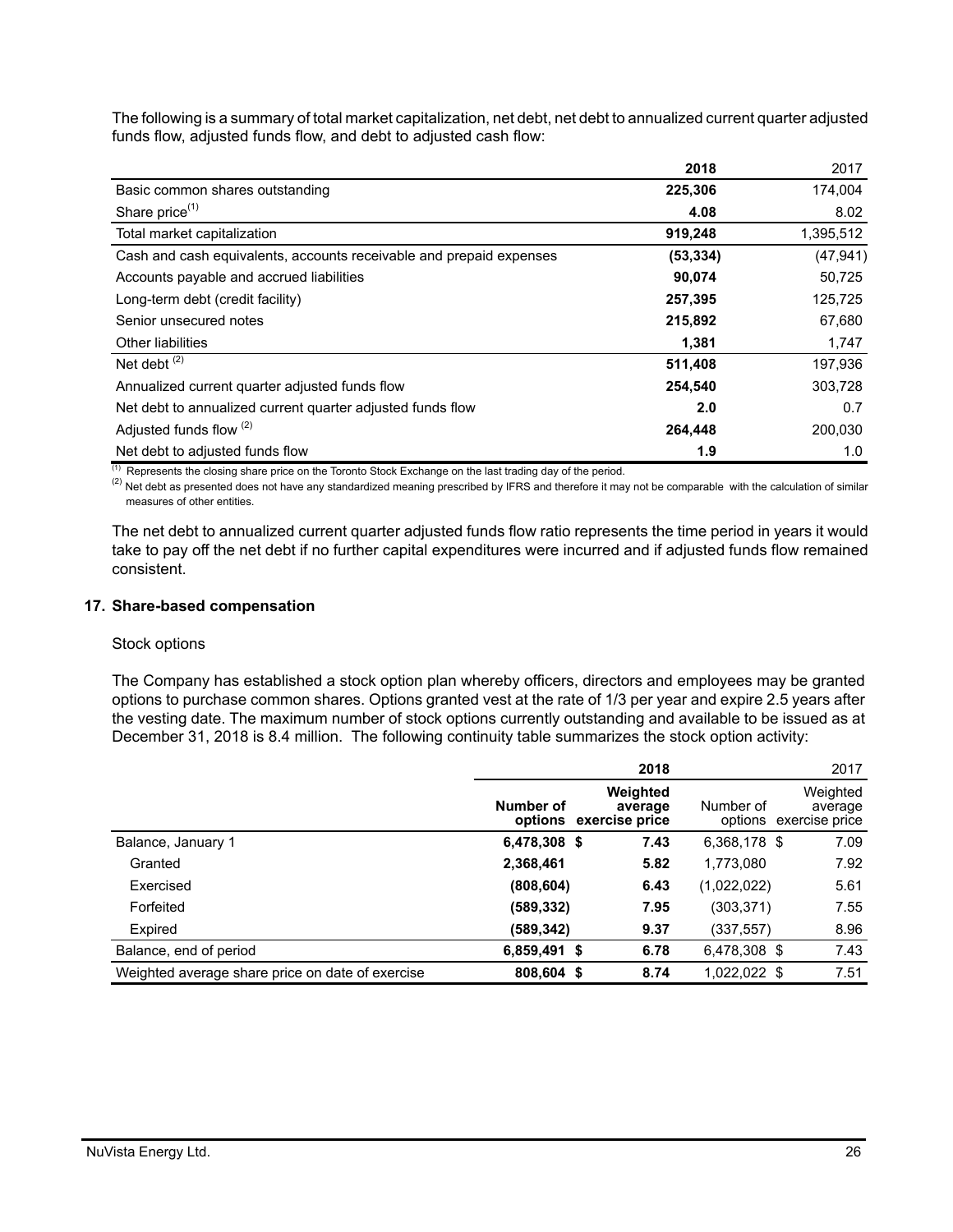The following table summarizes stock options outstanding and exercisable under the plan at December 31, 2018:

|                         | Options outstanding                 |                                                      |                                       |                                     | Options exercisable                   |  |  |
|-------------------------|-------------------------------------|------------------------------------------------------|---------------------------------------|-------------------------------------|---------------------------------------|--|--|
| Range of exercise price | Number of<br>options<br>outstanding | Weighted<br>average<br>remaining<br>contractual life | Weighted<br>average<br>exercise price | Number of<br>options<br>exercisable | Weighted<br>average<br>exercise price |  |  |
| \$3.92 to \$4.99        | 2,120,608                           | 3.8 <sup>5</sup>                                     | 4.39                                  | 440.710 \$                          | 4.25                                  |  |  |
| \$5.00 to \$9.99        | 4,595,856                           | 2.5                                                  | 7.76                                  | 2.421.516                           | 7.58                                  |  |  |
| \$10.00 to \$11.45      | 143.027                             | 0.9                                                  | 10.78                                 | 143.027                             | 10.78                                 |  |  |
| \$3.92 to \$11.45       | 6,859,491                           | 2.9 <sup>5</sup>                                     | 6.78                                  | $3,005,253$ \$                      | 7.25                                  |  |  |

The Company uses the fair value based method for the determination of the share-based compensation costs. The fair value of each option granted during the year was estimated on the date of grant using the Black-Scholes option pricing model.

The weighted average fair value and weighted average assumptions used to fair value the options are as follows:

|                                          | 2018 | 2017            |
|------------------------------------------|------|-----------------|
| Risk-free interest rate (%)              | 2.23 | 1.24            |
| Expected volatility (%)                  | 50   | 52              |
| Expected life (years)                    | 4.5  | 4.5             |
| Forfeiture rate (%)                      | 11   | 12 <sup>2</sup> |
| Fair value at grant date (\$ per option) | 2.61 | 3.41            |

#### Share award incentive plan

The Company has a Share Award Incentive Plan ("the Plan") for employees and officers consisting of Restricted Share Awards ("RSA") and Performance Share Awards ("PSA"). The maximum number of common shares reserved for issuance under the Plan is 3,750,000 of which 2,682,799 remain to be issued.

#### *Restricted share awards*

The Company has a RSA plan for employees and officers which entitle the employee to receive one common share for each RSA granted upon vesting. RSA grants vest within three years from the date of grant. Life to date, all RSA grants have had a two year vesting period.

The fair value of RSAs is determined based on the weighted average trading price of the five days preceding the grant date. This fair value is recognized as share-based compensation expense over the vesting period with a corresponding increase to contributed surplus. The amount of the compensation expense is reduced by an estimated forfeiture rate determined at the date of the grant and updated each period. Upon vesting of the RSAs and settlement in common shares, the previously recognized value in contributed surplus will be recorded as an increase to share capital.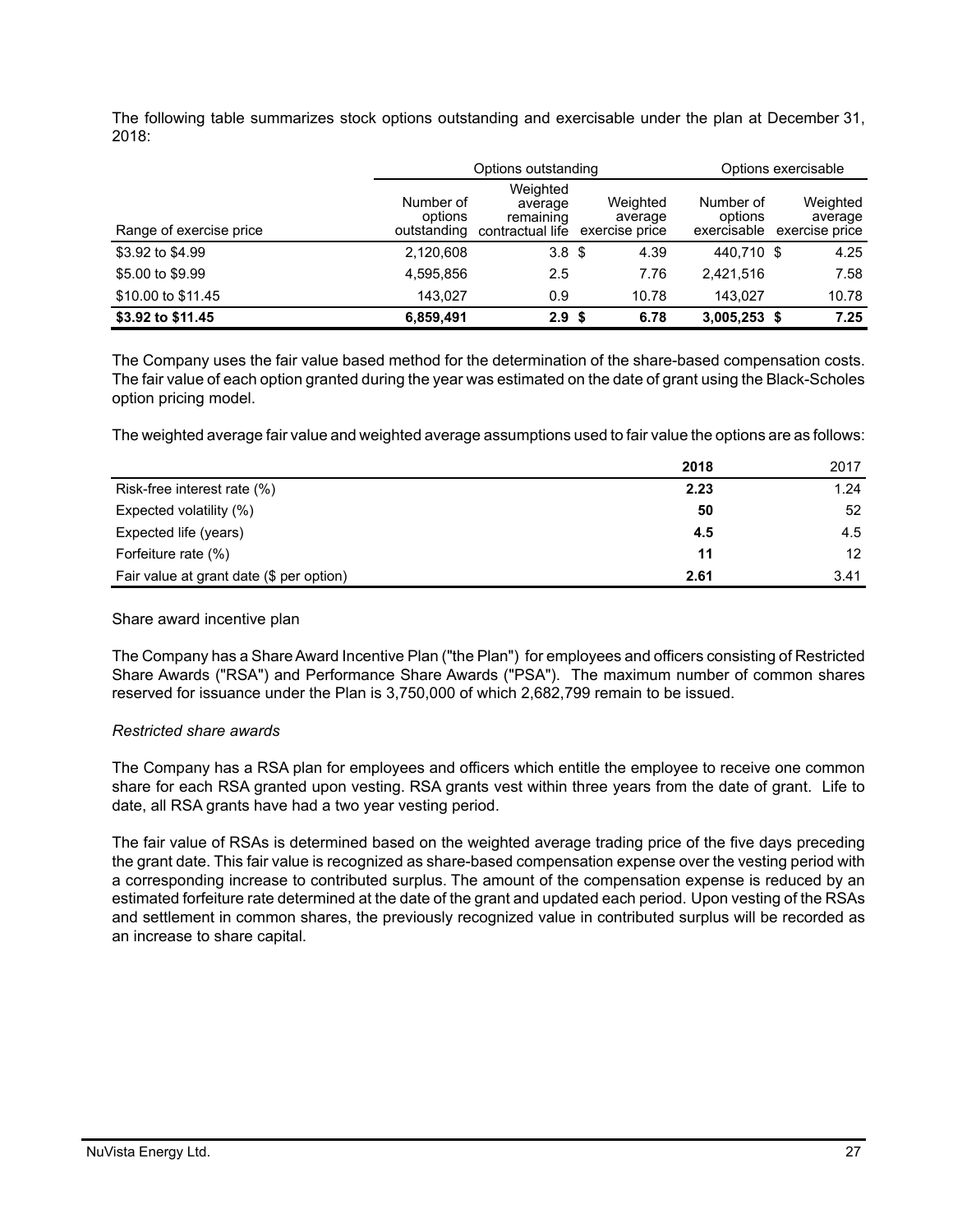The following table summarizes the change in the number of RSAs:

|                      | 2018       | 2017       |
|----------------------|------------|------------|
| Balance, January 1   | 645,992    | 594,026    |
| Settled              | (321, 182) | (235, 919) |
| Granted              | 275,921    | 322,750    |
| Forfeited            | (62, 211)  | (34, 865)  |
| Balance, end of year | 538,520    | 645,992    |

### *Performance share awards*

The Company has a PSA plan for employees and officers. Each PSA entitles the holder to be issued the number of common shares designated in the performance award, multiplied by a payout multiplier ranging from 0 to 2.0x. The payout multiplier for performance-based awards will be determined by our Board based on an assessment of the Company's achievement of predefined corporate performance measures in respect of the applicable period. PSA grants vest three years from the date of grant.

The fair value of PSAs is determined based on the weighted average trading price of the five days preceding the grant date. This fair value is recognized as share-based compensation expense over the vesting period with a corresponding increase to contributed surplus. The amount of the compensation expense is reduced by an estimated forfeiture rate determined at the date of the grant and updated each period. Upon vesting of the PSAs and settlement in common shares, the previously recognized value in contributed surplus will be recorded as an increase to share capital.

The following table summarizes the change in the number of PSAs:

|                      | 2018      | 2017 |
|----------------------|-----------|------|
| Balance, January 1   |           |      |
| Granted              | 295,078   |      |
| Forfeited            | (15, 649) | —    |
| Balance, end of year | 279.429   |      |

Director deferred share units

The Company has a director deferred share unit ("DSU") incentive plan. Each DSU entitles participants to receive cash equal to the trading price of the equivalent number of shares of the Company. All DSUs granted vest and become payable upon retirement of the director.

The compensation expense was calculated using the fair value method based on the trading price of the Company's shares at the end of each reporting period. The following table summarizes the change in the number of DSUs:

|                      | 2018    | 2017    |
|----------------------|---------|---------|
| Balance, January 1   | 217.847 | 102.195 |
| Granted              | 120.580 | 115.652 |
| Balance, end of year | 338.427 | 217.847 |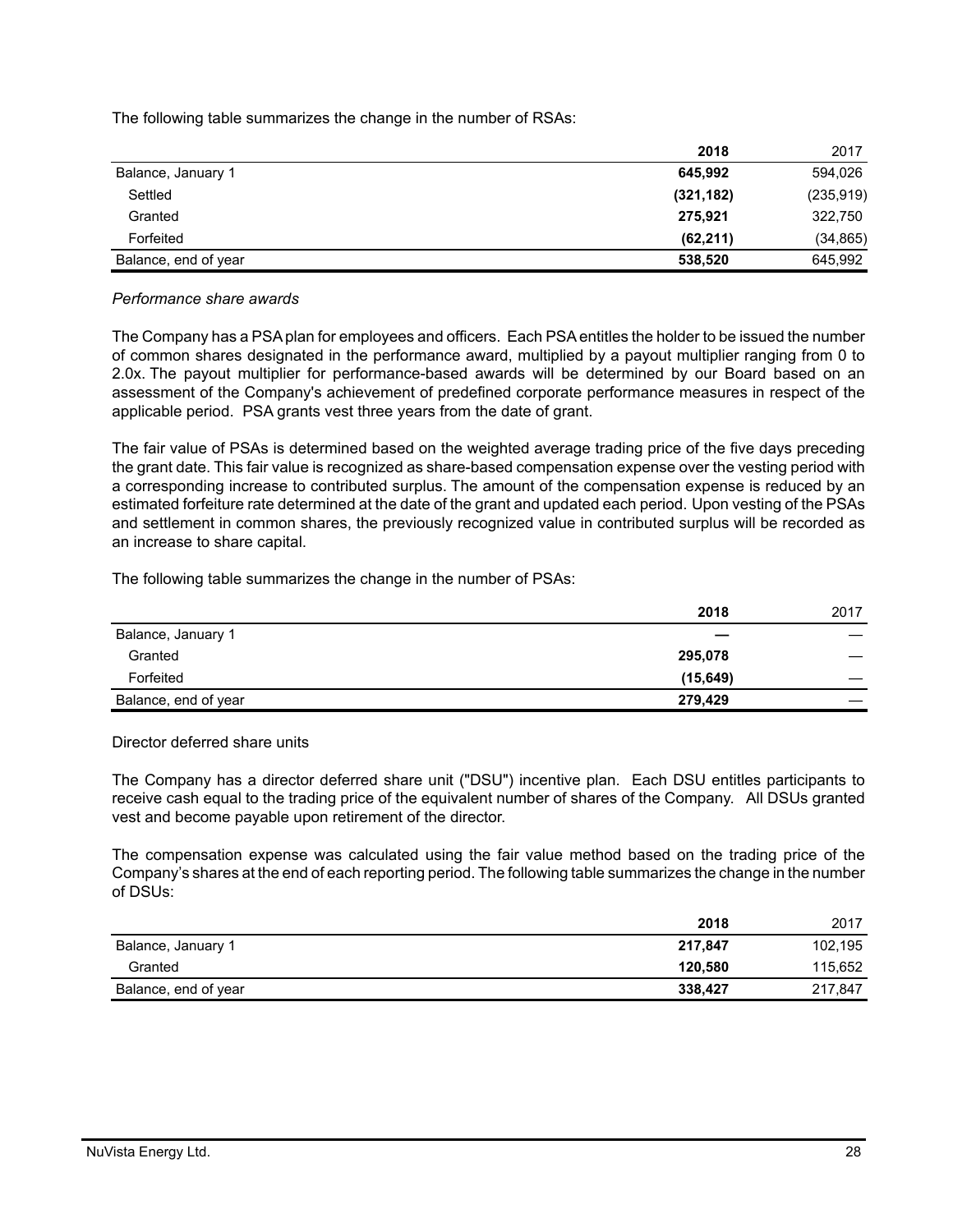The following table summarizes the change in compensation liability relating to DSUs:

|                                            | 2018       | 2017  |
|--------------------------------------------|------------|-------|
| Balance, January 1                         | $1.747$ \$ | 709   |
| Change in accrued compensation liabilities | (366)      | 1.038 |
| Balance, end of year                       | 1.381      | 1.747 |

Compensation liability resulting from DSUs granted in the year ended December 31, 2018, decreased due to an increase in the number of DSUs granted and an decrease in the closing share price used to value the liability at the end of the period, from \$8.02 at December 31, 2017 to \$4.08 at December 31, 2018.

The following table summarizes share-based compensation relating to stock options, DSUs, RSAs and PSAs:

|                                         |                        |            |                |                                                                                     |                         |       | rear engeg December 31    |         |       |
|-----------------------------------------|------------------------|------------|----------------|-------------------------------------------------------------------------------------|-------------------------|-------|---------------------------|---------|-------|
|                                         |                        |            |                | 2018                                                                                |                         |       |                           |         | 2017  |
|                                         | <b>Stock</b><br>option | <b>DSU</b> | <b>RSA PSA</b> | Total                                                                               | <b>Stock</b><br>options | DSU   |                           | RSA PSA | Total |
| Non cash share-based<br>compensation    |                        |            |                | \$3,515 \$ - \$1,668 \$225 \$5,408 \$3,387 \$ - \$1,544 \$ - \$4,931                |                         |       |                           |         |       |
| Cash share-based compensation           |                        | (366)      |                | (366)                                                                               |                         | 1.038 |                           |         | 1.038 |
| Total share-based compensation          |                        |            |                | $$3,515$ $$(366)$ $$1,668$ $$225$ $$5,042$ $$3,387$ $$1,038$ $$1,544$ $$$ $ $5,969$ |                         |       |                           |         |       |
| Capitalized share-based<br>compensation | \$1.031 \$             |            |                | $-$ \$ 532 \$ 86 \$1,649 \$ 815 \$                                                  |                         |       | $-$ \$ 396 \$ $-$ \$1,211 |         |       |

During both the year ended December 31, 2018 and December 31, 2017, there were no cash settled DSUs.

### **18. Risk management activities**

(a) Financial instruments

The Company's financial instruments recognized on the statement of financial position consists of cash and cash equivalents, accounts receivable and prepaids, note receivable, financial derivative contracts, accounts payable and accrued liabilities, accrued environmental remediation liabilities, compensation liability and long-term debt. The carrying value of the long-term debt approximates its fair value as it bears interest at market rates. Except for the financial derivative contracts and compensation liability, which are recorded at fair value, carrying values reflect the current fair value of the Company's financial instruments due to their short-term maturities. The estimated fair values of recognized financial instruments have been determined based on quoted market prices when available, or third-party models and valuation methodologies that use observable market data.

The Company classifies fair value measurements according to the following hierarchy based on the amount of observable inputs used to value the instrument.

- Level 1 Quoted prices are available in active markets for identical assets or liabilities as of the reporting date. Active markets are those in which transactions occur in sufficient frequency and volume to provide pricing information on an ongoing basis.
- Level 2 Pricing inputs are other than quoted prices in active markets included in Level 1. Prices in Level 2 are either directly or indirectly observable as of the reporting date. Level 2 valuations are based on inputs, including quoted forward prices for commodities, time value and volatility factors, which can be substantially observed or corroborated in the marketplace.

**Year ended December 31**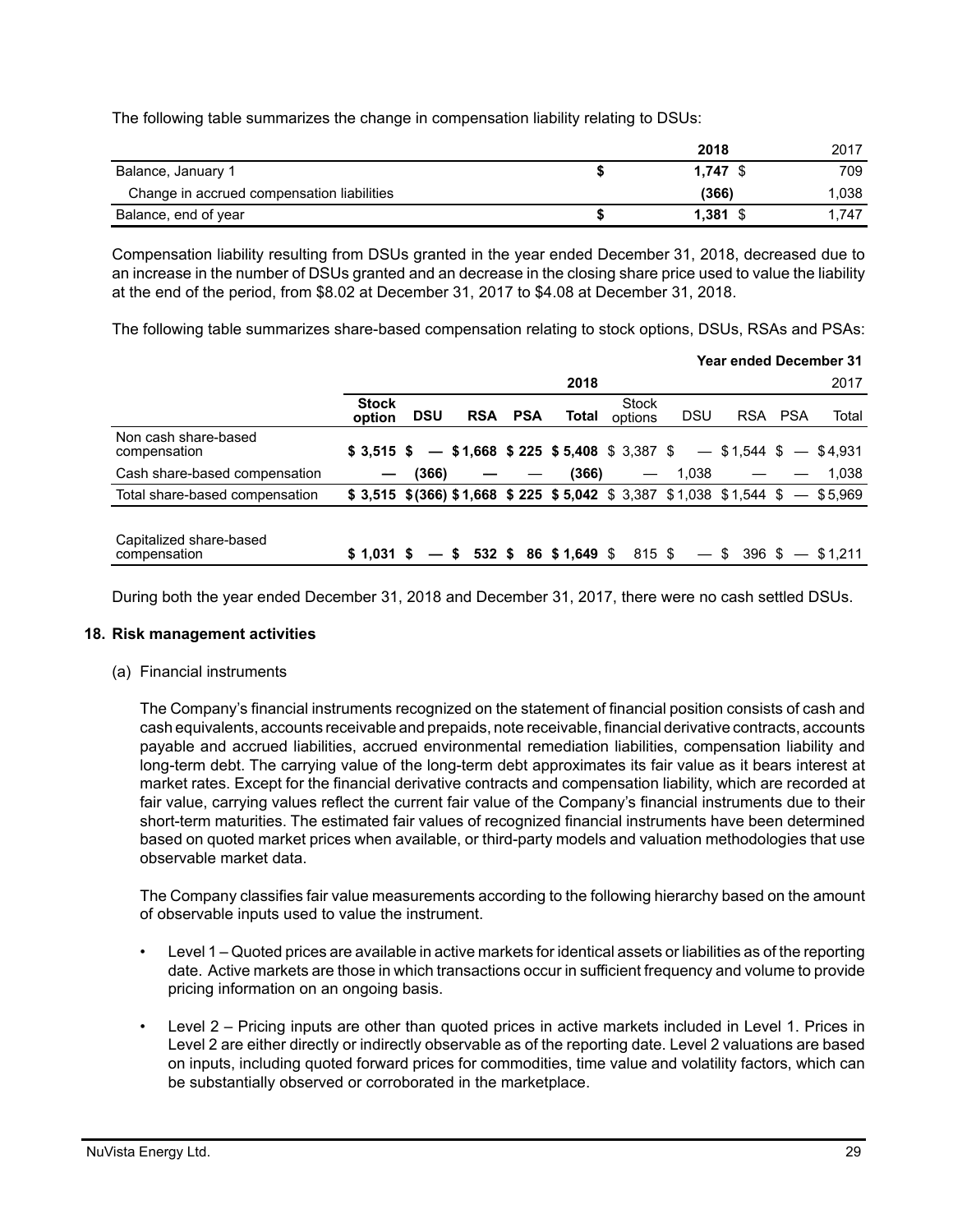• Level 3 – Valuations in this level are those with inputs for the asset or liability that are not based on observable market data.

The Company's cash and cash equivalents are classified as Level 1 and financial derivative contracts as Level 2. The Company uses third party models and valuation methodologies to determine the fair value of financial derivative contracts. Assessment of the significance of a particular input to the fair value measurement requires judgment and may affect the placement within the fair value hierarchy level.

(b) Financial assets and financial liabilities subject to offsetting

The following is a summary of the Company's financial assets and financial liabilities that are subject to offsetting:

|                                | <b>December 31, 2018</b> |                              |  |                                   |  |                                   |     |                              | December 31, 2017                 |                                   |
|--------------------------------|--------------------------|------------------------------|--|-----------------------------------|--|-----------------------------------|-----|------------------------------|-----------------------------------|-----------------------------------|
|                                |                          | Gross<br>financial<br>assets |  | Gross<br>financial<br>liabilities |  | <b>Net</b><br>financial<br>assets |     | Gross<br>financial<br>assets | Gross<br>financial<br>liabilities | <b>Net</b><br>financial<br>assets |
| Current assets (liabilities)   |                          | 40,486 \$                    |  | — \$                              |  | 40,486 \$                         |     | $7.611$ \$                   | $(12, 144)$ \$                    | (4, 533)                          |
| Long-term assets (liabilities) |                          | 76.763                       |  |                                   |  | 76.763                            |     | 29.732                       | (1.345)                           | 28,387                            |
| Net position                   |                          | $117,249$ \$                 |  |                                   |  | 117.249                           | \$. | 37,343 \$                    | (13,489) \$                       | 23,854                            |

#### (c) Risk management contracts

The following is a summary of financial derivative contracts in place as at December 31, 2018:

|            | WTI fixed price swap |           |
|------------|----------------------|-----------|
| Term $(1)$ | Bbls/d               | Cdn\$/Bbl |
| 2019       | 4.468                | 77.06     |
| 2020       | 699                  | 88.69     |

 $(1)$  Table presented as weighted average volumes and prices.

|            | C\$ WTI 3 Way Collar |           |           |           |  |
|------------|----------------------|-----------|-----------|-----------|--|
| Term $(1)$ | Bbls/d               | Cdn\$/Bbl | Cdn\$/Bbl | Cdn\$/Bbl |  |
| 2019       | 4.427                | 68.67     | 83.26     | 90.28     |  |
| 2020       | 2.299                | 67.83     | 83.61     | 90.54     |  |

 $(1)$  Table presented as weighted average volumes and prices.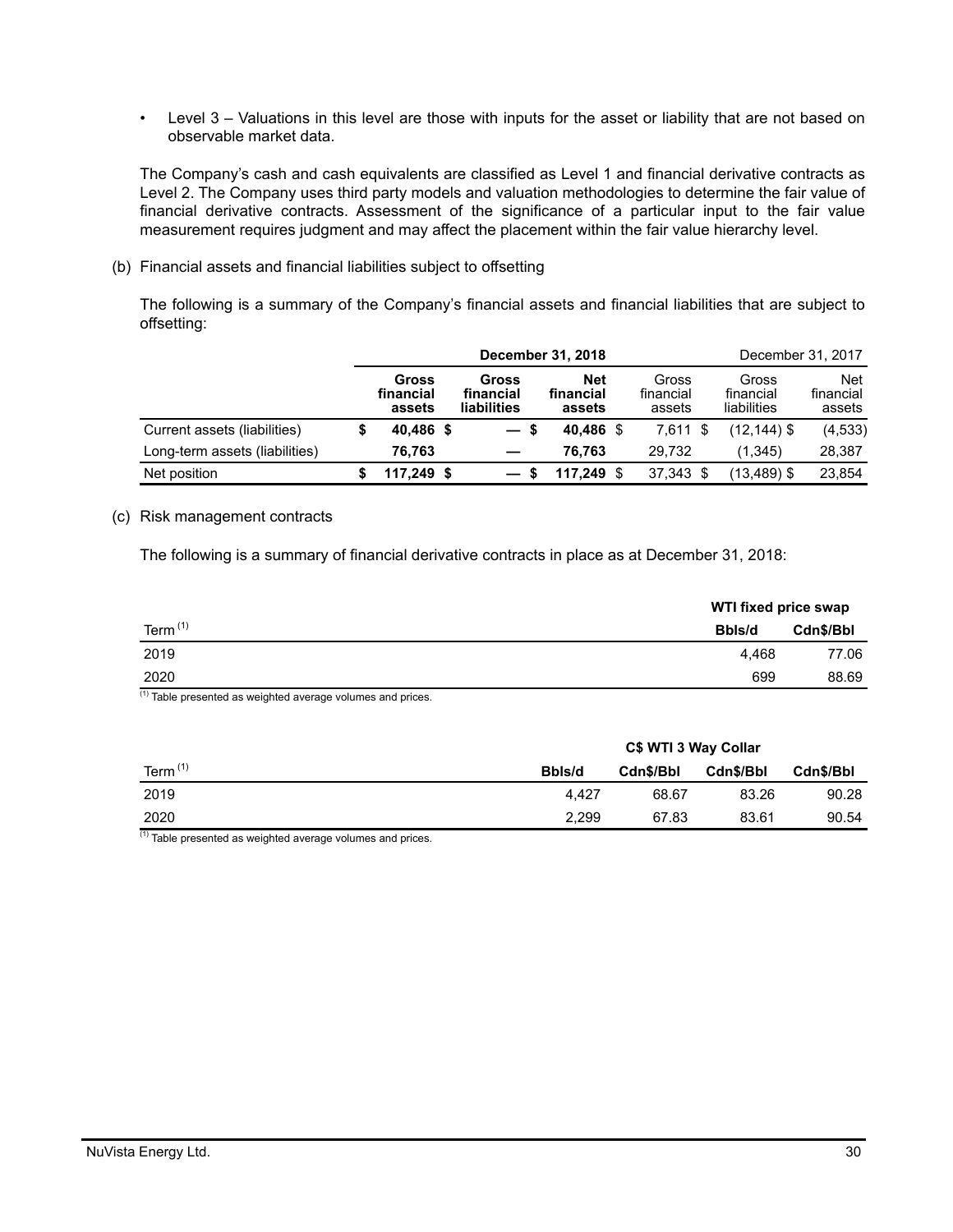|                | <b>AECO-NYMEX</b><br>basis swap |                              | <b>Chicago-NYMEX</b><br>basis swap |                              | <b>Malin-NYMEX</b><br>basis swap |                              | <b>AECO-Malin</b><br>basis swap |                              | Dawn-NYMEX<br>basis swap |                              |
|----------------|---------------------------------|------------------------------|------------------------------------|------------------------------|----------------------------------|------------------------------|---------------------------------|------------------------------|--------------------------|------------------------------|
| Term $(1)$     | <b>MMbtu/d</b>                  | <b>US\$/</b><br><b>MMbtu</b> | <b>MMbtu/d</b>                     | <b>US\$/</b><br><b>MMbtu</b> | <b>MMbtu/d</b>                   | <b>US\$/</b><br><b>MMbtu</b> | <b>MMbtu/d</b>                  | <b>US\$/</b><br><b>MMbtu</b> | <b>MMbtu/d</b>           | <b>US\$/</b><br><b>MMbtu</b> |
| 2018 remainder |                                 |                              |                                    |                              |                                  |                              |                                 |                              |                          |                              |
| 2019           | 21,322                          | (0.87)                       | 10,836                             | (0.25)                       | 18,329                           | (0.40)                       | 10,000                          | 0.68                         | 1,671                    | (0.26)                       |
| 2020           | 47,500                          | (0.96)                       | 15,000                             | (0.25)                       | 11,667                           | (0.51)                       | 8,333                           | 0.68                         | 10,000                   | (0.26)                       |
| 2021           | 95,000                          | (0.98)                       | 15,000                             | (0.24)                       | 20,000                           | (0.66)                       |                                 |                              | 10,000                   | (0.26)                       |
| 2022           | 95,000                          | (0.97)                       | 12,493                             | (0.24)                       | 16,658                           | (0.66)                       |                                 |                              | 8,329                    | (0.26)                       |
| 2023           | 100,000                         | (1.01)                       |                                    |                              |                                  |                              |                                 |                              |                          |                              |
| 2024           | 100,000                         | (1.00)                       |                                    |                              |                                  |                              |                                 |                              |                          |                              |

 $(1)$  Table presented as weighted average volumes and prices.

|            |         | NYMEX fixed price swap |         | Dawn fixed price swap |
|------------|---------|------------------------|---------|-----------------------|
| Term $(1)$ | MMbtu/d | US\$/MMbtu             | MMbtu/d | US\$/MMbtu            |
| 2019       | 38.712  | 2.88                   | 8.329   | 2.50                  |
| (4)        |         |                        |         |                       |

 $(1)$  Table presented as weighted average volumes and prices.

Subsequent to December 31, 2018 the following financial derivatives have been entered into:

| <b>WTI fixed price swap</b> |           |
|-----------------------------|-----------|
| Term $(1)$<br>Bbls/d        | Cdn\$/Bbl |
| 2019<br>821                 | 73.58     |
| 2020<br>1.200<br>743        | 73.68     |

 $(1)$  Table presented as weighted average volumes and prices.

|                |       | NYMEX fixed price swap<br>AECO fixed price swap |                |            |
|----------------|-------|-------------------------------------------------|----------------|------------|
| Term $(1)$     | GJ/d  | Cdn\$/GJ                                        | <b>MMbtu/d</b> | US\$/MMbtu |
| 2019           | 2.932 | 1.30                                            | 2.507          | 2.78       |
| 2020<br>$\sim$ |       |                                                 | 12.500         | 2.78       |

 $(1)$  Table presented as weighted average volumes and prices.

### The following is a reconciliation of movement in the fair value of financial derivative contracts:

|                                                       | <b>December 31, 2018</b> | December 31, 2017 |
|-------------------------------------------------------|--------------------------|-------------------|
| Fair value of contracts, beginning of year            | 23,854 \$                | (7,770)           |
| Change in the fair value of contracts in the period   | 55,060                   | 36,688            |
| Fair value of contracts realized in the period        | 38,335                   | (5,064)           |
| Fair value of contracts, end of year                  | 117,249 \$               | 23,854            |
| Financial derivative assets (liabilities) – current   | 40,486 \$                | (4, 533)          |
| Financial derivative assets (liabilities) - long term | 76,763 \$                | 28,387            |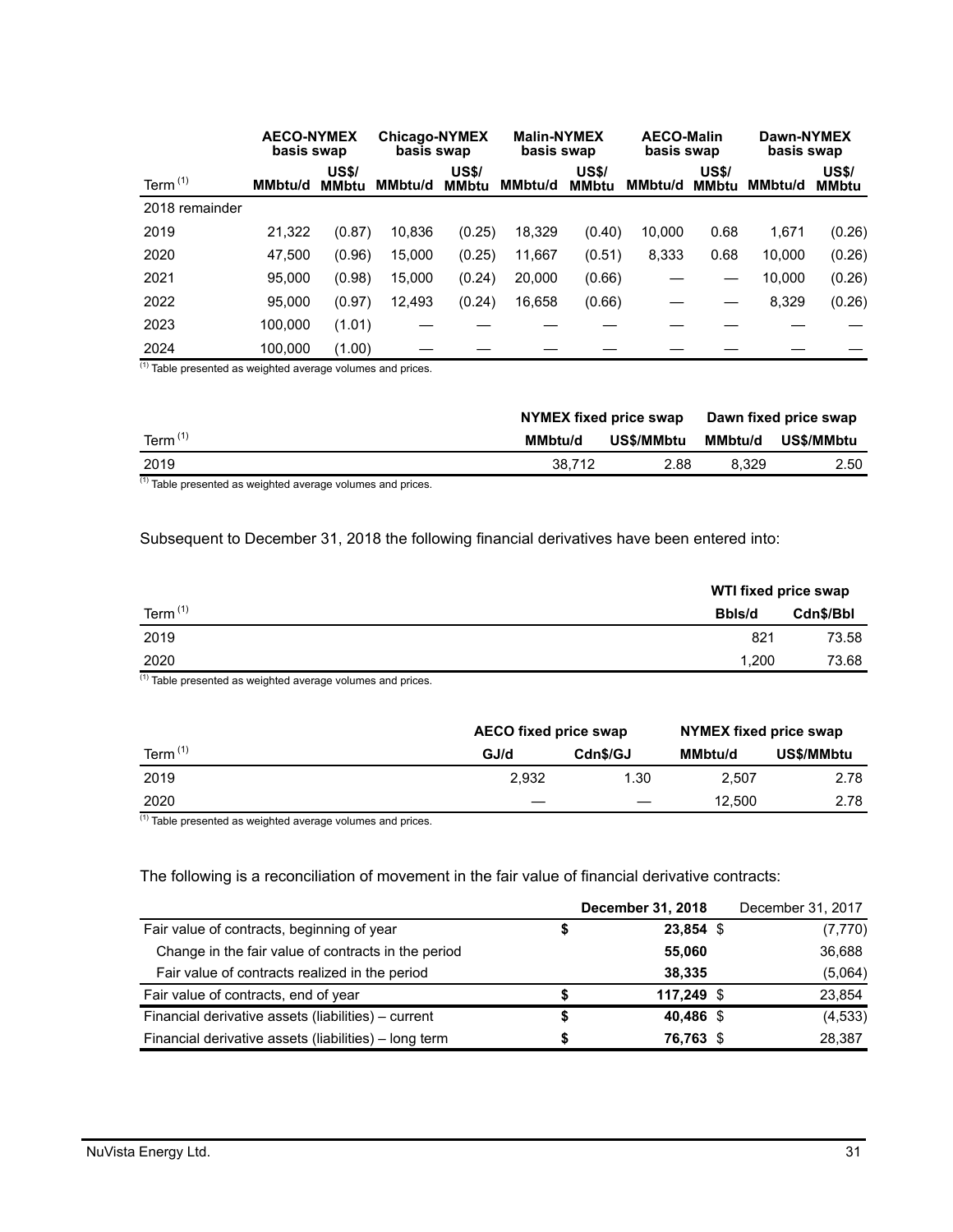### (d) Physical delivery sales contracts

The following is a summary of the physical delivery sales contracts in place as at December 31, 2018:

|            | <b>AECO fixed price swap</b> |          | Dawn fixed price swap |            | <b>Dawn-NYMEX Basis</b> |            |
|------------|------------------------------|----------|-----------------------|------------|-------------------------|------------|
| Term $(1)$ | GJ/d                         | Cdn\$/GJ | <b>MMbtu/d</b>        | US\$/MMbtu | <b>MMbtu/d</b>          | US\$/MMbtu |
| 2019       | 28.849                       | 1.59     | 8.329                 | 2.50       | 1.671                   | (0.26)     |
| 2020       |                              |          |                       |            | 10,000                  | (0.26)     |
| 2021       |                              |          |                       |            | 10.000                  | (0.26)     |
| 2022       |                              |          |                       |            | 8.329                   | (0.26)     |

(1) Table presented as weighted average volumes and prices.

Subsequent to December 31, 2018 the following physical delivery sales contracts have been entered into:

|                       | <b>AECO fixed price swap</b> |          |  |
|-----------------------|------------------------------|----------|--|
| Term $(1)$            | GJ/d                         | Cdn\$/GJ |  |
| 2019                  | 13.397                       | 1.33     |  |
| 2020                  | 8,333                        | 1.60     |  |
| $(1) - 1$<br>$\cdots$ |                              |          |  |

 $<sup>(1)</sup>$  Table presented as weighted average volumes and prices.</sup>

#### (e) Financial risk management

In the normal course of business, the Company is exposed to a variety of financial risks that arise as a result of its exploration, development, production, and financing activities such as:

- credit risk;
- liquidity risk; and
- market risk.

The Board of Directors oversees management's establishment and execution of the Company's risk management framework. Management has implemented and monitors compliance with risk management policies. The Company's risk management policies are established to identify and analyze the risks faced by the Company, to set appropriate risk limits and controls and to monitor risks and adherence to market conditions and the Company's activities.

(i) Credit risk

Credit risk is the risk of financial loss to the Company if a counterparty to a financial instrument fails to meet its contractual obligations. The Company is exposed to credit risk with respect to its accounts receivables. Most of the Company's accounts receivable arises from transactions with joint interest partners and petroleum and natural gas sales with petroleum and natural gas marketers. The Company mitigates its credit risk by entering into contracts with established counterparties that have strong credit ratings and reviewing its exposure to individual counterparties on a regular basis.

The accounts receivable balance was \$53.3 million of which \$0.9 million of accounts receivable were past due. The Company considers all amounts greater than 90 days past due. These past due accounts receivable are considered to be collectible. When determining whether past due accounts are uncollectible, the Company factors in the past credit history of the counterparties. The Company did not have accounts receivable balances owing from counterparties that constituted more than 10% of the total revenue during the year ended December 31, 2018.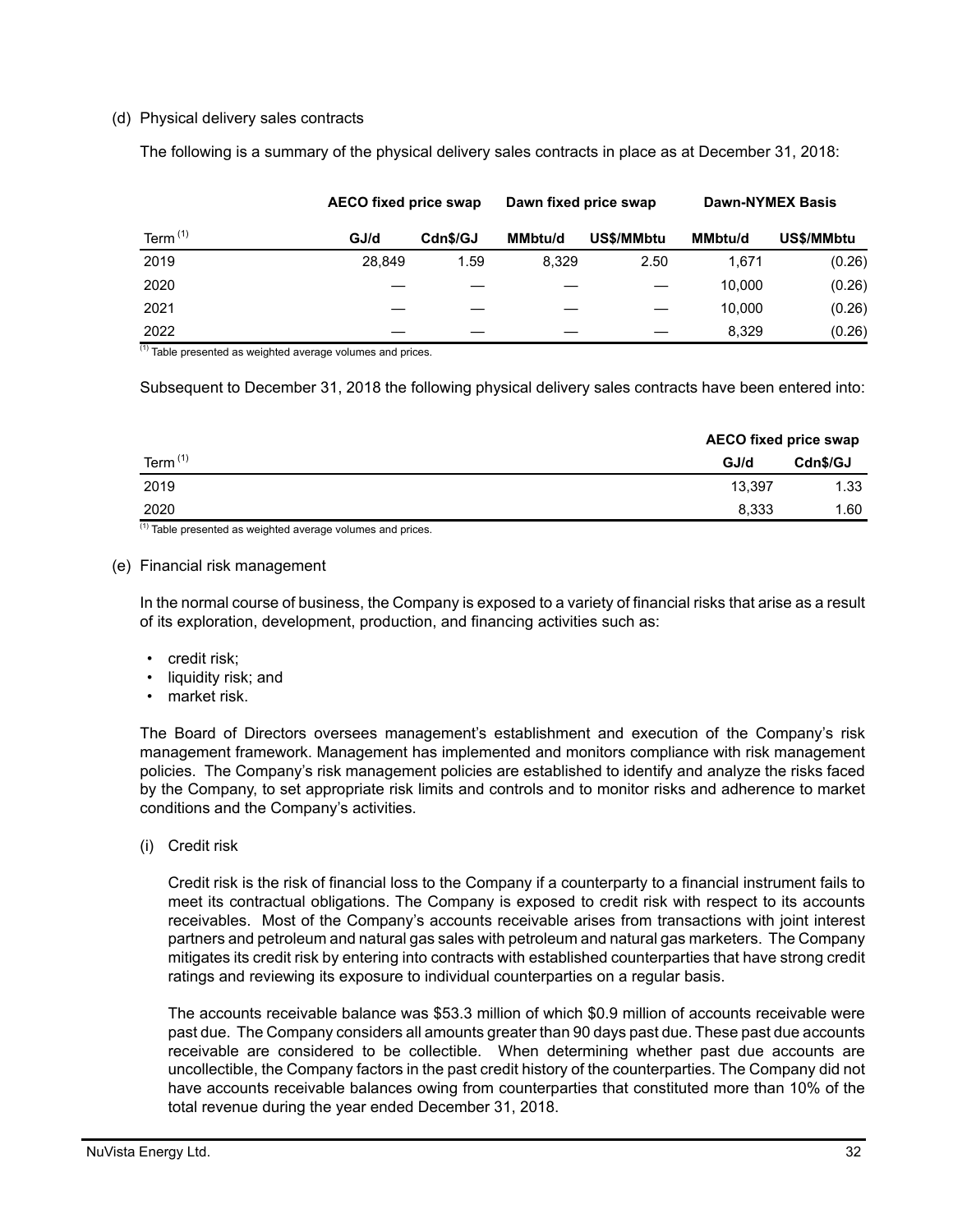## (ii) Liquidity risk

Liquidity risk is the risk that the Company will not be able to meet its financial obligations as they become due. The Company manages its liquidity through continuously monitoring cash flows from operating activities, review of the actual capital expenditure program, managing maturity profiles of financial assets and financial liabilities, maintaining a revolving credit facility with sufficient capacity, and managing its commodity price risk management program. These activities ensure that the Company has sufficient funds to meet its financial obligations when due.

The timing of cash flows relating to financial liabilities as at December 31, 2018 is as follows:

|                                          |         |        | $2$ to $3$ | 4 to 5  | Beyond  |
|------------------------------------------|---------|--------|------------|---------|---------|
|                                          | Total   | vear   | vears      | vears   | 5 years |
| Accounts payable and accrued liabilities | 90.074  | 90.074 |            |         |         |
| Senior unsecured notes                   | 215.892 |        |            | 215.892 |         |
| Long-term debt                           | 257.395 |        | 257.395    |         |         |
| <b>Total financial liabilities</b>       | 563.361 | 90.074 | 257.395    | 215.892 |         |

### (iii) Market risk

Market risk is the risk that the fair value or future cash flows of a financial instrument will fluctuate due to changes in commodity price risk, currency risk, and interest rate risk. The Company is engaged in oil and gas exploration, development and production activities in Canada and as a result has significant exposure to commodity price risk. The Company has adopted a disciplined commodity price risk management program as part of its overall financial management strategy. The Company considers all of these transactions to be economic hedges but does not designate them as hedges for accounting purposes.

### (a) Commodity price risk

Commodity price risk is the risk that the fair value of financial instruments will fluctuate as a result of changes in commodity prices. The Company manages the risks associated with changes in commodity prices through the use of various financial derivative and physical delivery sales contracts. The financial derivative contracts are considered financial instruments but the physical delivery sales contracts are excluded from the definition of financial instruments. The Company uses financial instruments and physical delivery sales contracts to manage petroleum and natural gas commodity price risk.

#### (b) Currency risk

Currency risk is the risk that the fair value of a financial instrument will fluctuate as a result of changes in foreign exchange rates. The Company's financial instruments are only indirectly exposed to currency risk as the underlying commodity prices in Canada for petroleum and natural gas are impacted by changes in exchange rate between the Canadian and United States dollars. In addition, NuVista has US dollar denominated receivables and payables which future cash payments are directly impacted by the exchange rate in effect on the payment date.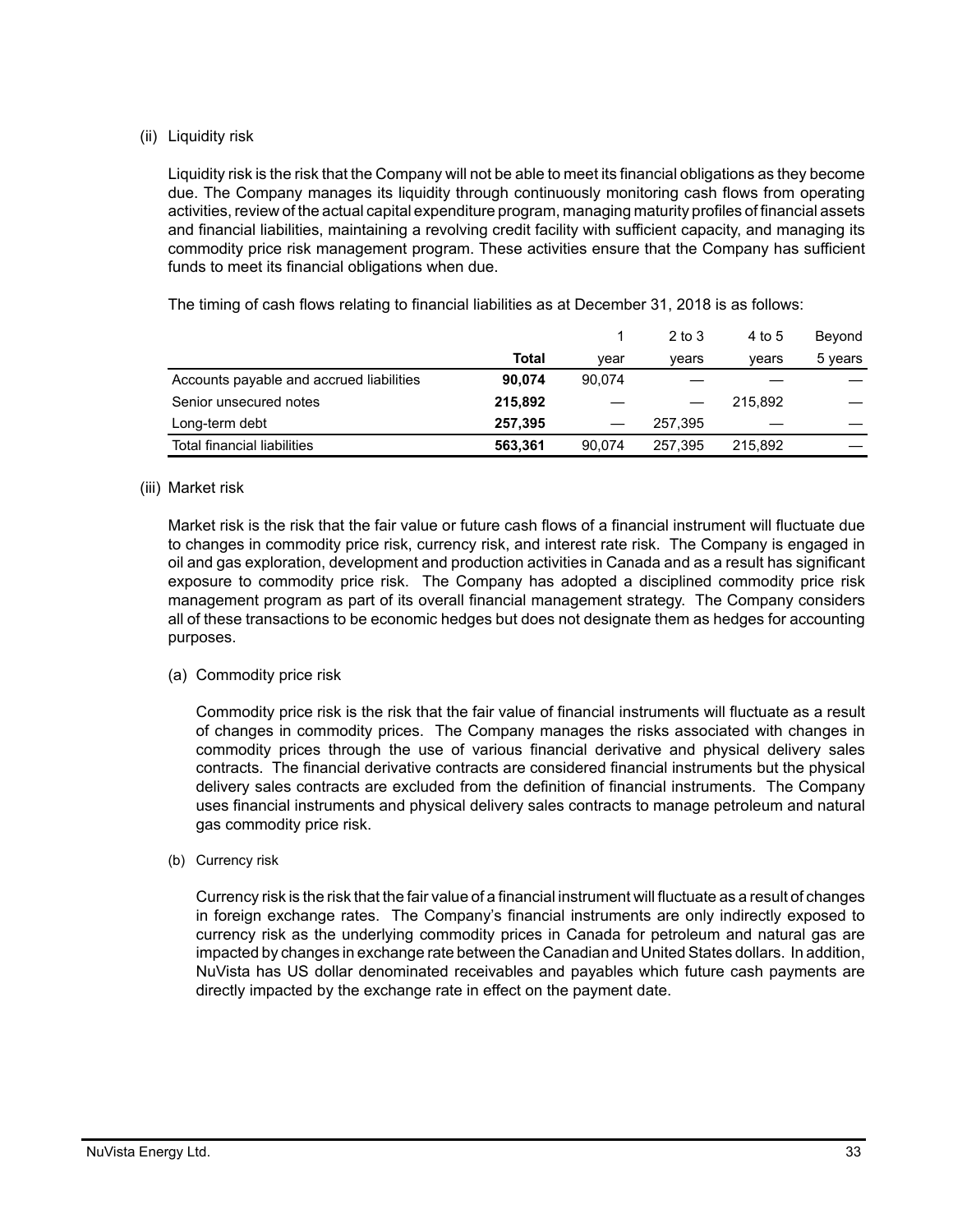(c) Interest rate risk

Interest rate risk is the risk that the fair value or future cash flows will fluctuate because of changes in market interest rates. The Company is exposed to interest rate fluctuations on its bank loan which bears a floating rate of interest. The Company had no interest rate swap or financial contracts in place as at or during the year ended December 31, 2018.

If interest rates increase or decreased by 1% it is estimated that net earnings would increase and or decrease by \$0.8 million. This is based on the assumption that the interest rate increase or decrease was in effect at the beginning of the year.

(d) Financial instrument sensitivities

The following table summarizes the effects of movement in commodity prices on net earnings due to changes in the fair value of financial derivative contracts in place at December 31, 2018. Changes in the fair value generally cannot be extrapolated because the relationship of a change in an assumption to the change in fair value may not be linear.

|                                     |   | 2018           | 2017      |
|-------------------------------------|---|----------------|-----------|
| Increase in \$ WTI - oil \$10/Bbl   | S | $(28, 179)$ \$ | (30, 713) |
| Decrease in \$ WTI - oil \$10/Bbl   |   | 27.858         | 31.069    |
| Increase in $$AECO - gas $0.50/GJ$  |   | (11, 376)      | (35,651)  |
| Decrease in \$ AECO - gas \$0.50/GJ |   | 11.316         | 35.234    |

### **19. Financing costs**

|                                           | 2018        | 2017   |
|-------------------------------------------|-------------|--------|
| Interest expense                          | 28.293 \$   | 11.800 |
| Accretion of asset retirement obligations | 1.776       | 1.524  |
| Total financing costs                     | $30.069$ \$ | 13.324 |

### **20. Supplemental cash flow information**

The following table provides a detailed breakdown of certain line items contained with cash from operating and investing activities:

|                                          | 2018               | 2017      |
|------------------------------------------|--------------------|-----------|
| Cash provided by (used for):             |                    |           |
| Accounts receivable and prepaid expenses | \$<br>$(6,676)$ \$ | (15,105)  |
| Other assets                             | 1,283              | (540)     |
| Accounts payable and accrued liabilities | 39,733             | (864)     |
| Total                                    | \$<br>$34,340$ \$  | (16, 509) |
| Related to:                              |                    |           |
| Operating activities                     | \$<br>67 \$        | 31,913    |
| Investing activities                     | 34,273             | (48, 422) |
|                                          | \$<br>34,340 \$    | (16, 509) |